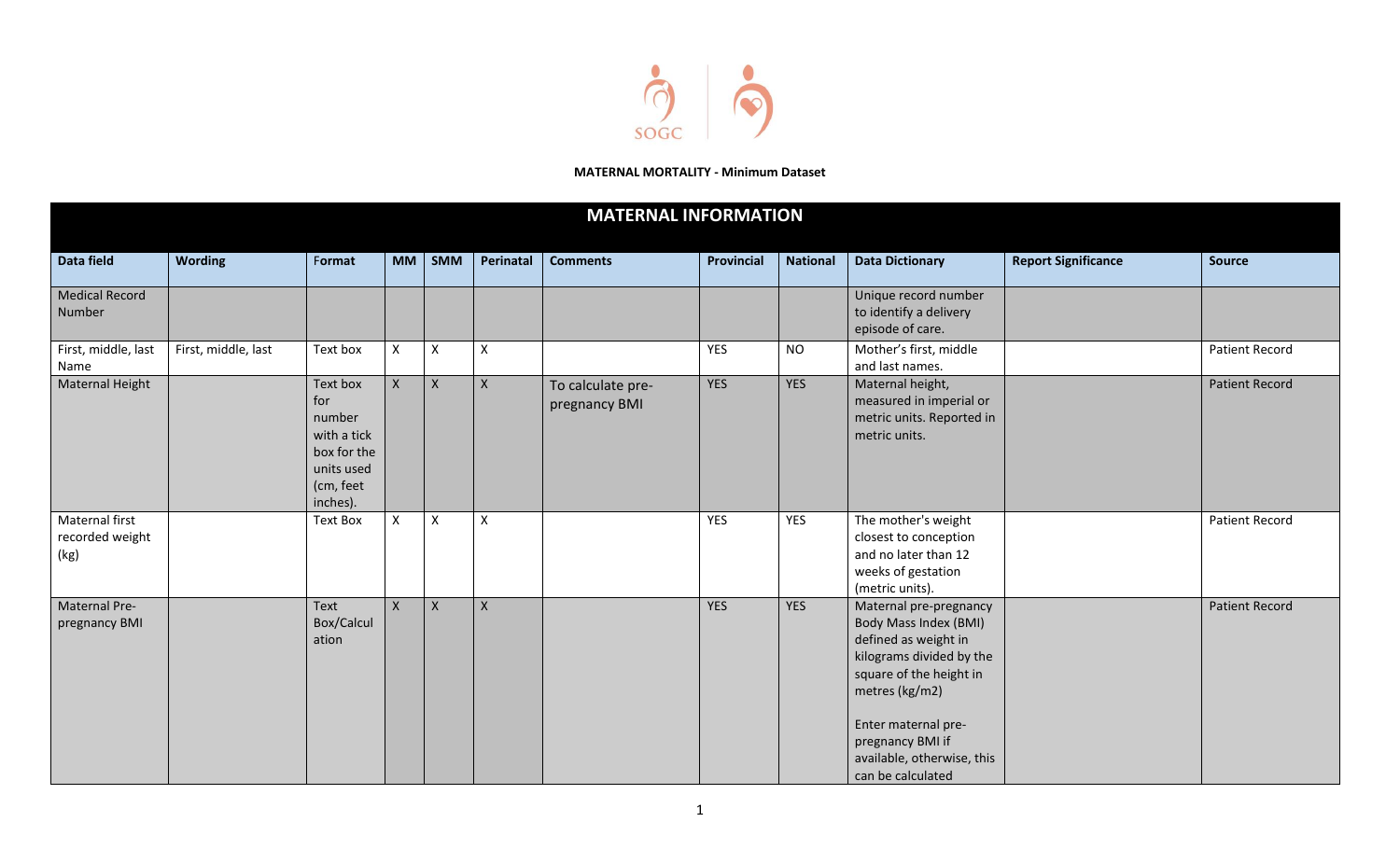

| Maternal weight<br>at delivery (kg)                                                 |                                                                                                             | <b>Text Box</b> | X | $\boldsymbol{\mathsf{X}}$ | X                  | To calculate weight<br>gain in pregnancy, but<br>may be the only<br>weight available<br>This is not a<br>mandatory data field<br>in some provinces so<br>may not be<br>documented and<br>available | YES        | <b>YES</b> | Indicates the maternal<br>weight at delivery<br>(metric units)                                                                                                                                                 | <b>Patient Record</b> |
|-------------------------------------------------------------------------------------|-------------------------------------------------------------------------------------------------------------|-----------------|---|---------------------------|--------------------|----------------------------------------------------------------------------------------------------------------------------------------------------------------------------------------------------|------------|------------|----------------------------------------------------------------------------------------------------------------------------------------------------------------------------------------------------------------|-----------------------|
| What was the<br>outcome of this<br>pregnancy?                                       | • Live birth<br>• Stillbirth<br>• Termination<br>$\bullet$ Loss<br>• Unknown<br>• Other (please<br>specify) |                 | X | $\mathsf X$               | $\mathsf{X}$       |                                                                                                                                                                                                    | <b>YES</b> | <b>YES</b> | Indicates the actual<br>outcome of this<br>pregnancy, including live<br>births, stillbirths,<br>terminations and losses.                                                                                       | <b>Patient Record</b> |
| Number of<br>completed<br>pregnancies<br>beyond 22 weeks<br>(including this<br>one) |                                                                                                             |                 | X | $\pmb{\mathsf{X}}$        | $\pmb{\mathsf{X}}$ |                                                                                                                                                                                                    | <b>YES</b> | <b>YES</b> | Indicates number of<br>pregnancies the women<br>has experienced that<br>were beyond 22 weeks,<br>including current<br>pregnancy.                                                                               | <b>Patient Record</b> |
| Number of live<br>births (including<br>this one)                                    |                                                                                                             |                 | X | $\pmb{\mathsf{X}}$        | $\pmb{\times}$     |                                                                                                                                                                                                    | <b>YES</b> | <b>YES</b> | Indicates the number of<br>live births the woman<br>has experiences,<br>including this one.                                                                                                                    | <b>Patient Record</b> |
| Number of<br>stillbirths/late<br>fetal losses<br>(including this<br>one)            |                                                                                                             |                 | X | $\pmb{\mathsf{X}}$        | $\mathsf{x}$       |                                                                                                                                                                                                    | <b>YES</b> | <b>YES</b> | The total number of<br>previous pregnancies<br>resulting in a stillbirth. A<br>stillbirth is defined as a<br>product of conception<br>weighing 500 grams or<br>more or of 20 or more<br>weeks gestation which, | <b>Patient Record</b> |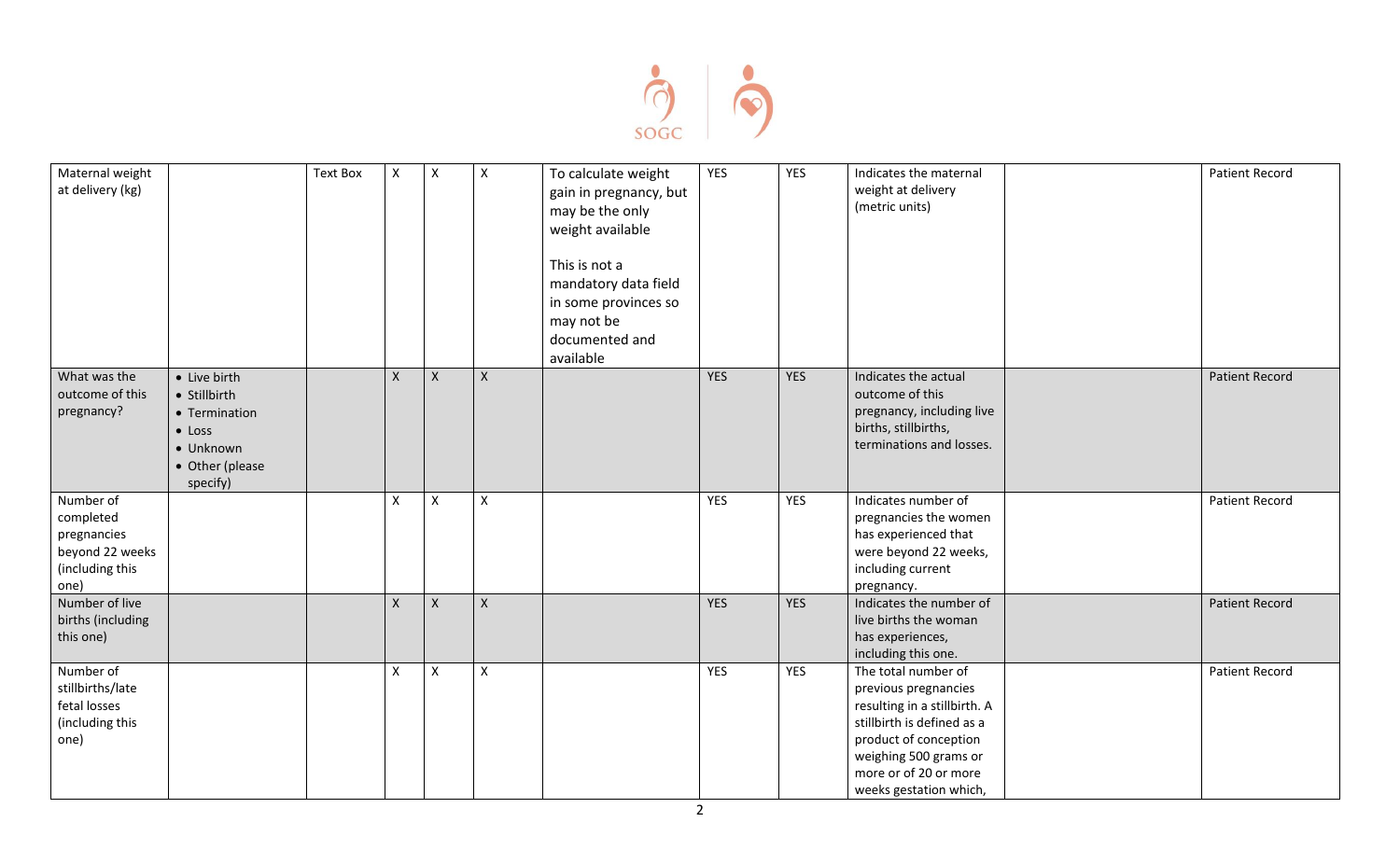

|                                                                     |                                                                                                                                                                                                         |                                                   |                |                |                  |                                                                                                                                                                                                                                                                                    |            |            | after being completely<br>delivered, shows no sign<br>of life.<br>Intentional termination<br>of pregnancy that meet<br>either criterion are also<br>classified as stillbirths in<br>some<br>provinces/territories.                                     |                                                                                                                                                                                                                                                                                                                                                                          |                                                |
|---------------------------------------------------------------------|---------------------------------------------------------------------------------------------------------------------------------------------------------------------------------------------------------|---------------------------------------------------|----------------|----------------|------------------|------------------------------------------------------------------------------------------------------------------------------------------------------------------------------------------------------------------------------------------------------------------------------------|------------|------------|--------------------------------------------------------------------------------------------------------------------------------------------------------------------------------------------------------------------------------------------------------|--------------------------------------------------------------------------------------------------------------------------------------------------------------------------------------------------------------------------------------------------------------------------------------------------------------------------------------------------------------------------|------------------------------------------------|
| Number of<br>previous c-<br>sections (not<br>including this<br>one) |                                                                                                                                                                                                         |                                                   | $\pmb{\times}$ | $\mathsf X$    | $\boldsymbol{X}$ |                                                                                                                                                                                                                                                                                    | <b>YES</b> | <b>YES</b> | The total number of<br>previous pregnancies<br>resulting in a cesarean<br>birth occurring at greater<br>than or equal to 20<br>weeks and 0 days.<br>Number excludes<br>current pregnancy.<br>Multiple gestations are<br>counted as one birth<br>event. |                                                                                                                                                                                                                                                                                                                                                                          | <b>Patient Record</b>                          |
| Maternal ethnic<br>group                                            | • Canadian<br>• English<br>• Chinese<br>• French<br>• East Indian<br>· Italian<br>$\bullet$ German<br>• Scottish<br>$\bullet$ Cree<br>· Mi'kmaq<br>• Salish<br>• Métis<br>$\bullet$ Inuit<br>· Filipino | Multiple<br>$choice -$<br>check all<br>that apply | $\mathsf{X}$   | $\pmb{\times}$ | $\mathsf{X}$     | Canadian census<br>code/categories<br><b>Ethnicity refers to</b><br>cultural factors,<br>including nationality,<br>regional culture,<br>ancestry, and<br>language.  You can<br>have more than one<br>ethnicity but you are<br>said to have one race,<br>even if it's "mixed race". | <b>YES</b> | <b>YES</b> | Please select all that<br>apply                                                                                                                                                                                                                        | Issue is whether ethnicity<br>contributed to maternal health<br>or access to acceptable health<br>care.<br>From Care Provider Report:<br>Did maternal ethnicity have a<br>negative effect on maternal<br>health prior to, or during,<br>pregnancy? Y/N/ Unsure/<br>Unknown<br>Was maternal ethnicity a<br>barrier to receiving appropriate<br>care? Y/N/ Unsure/ Unknown | Patient Record,<br><b>Confidential Enquiry</b> |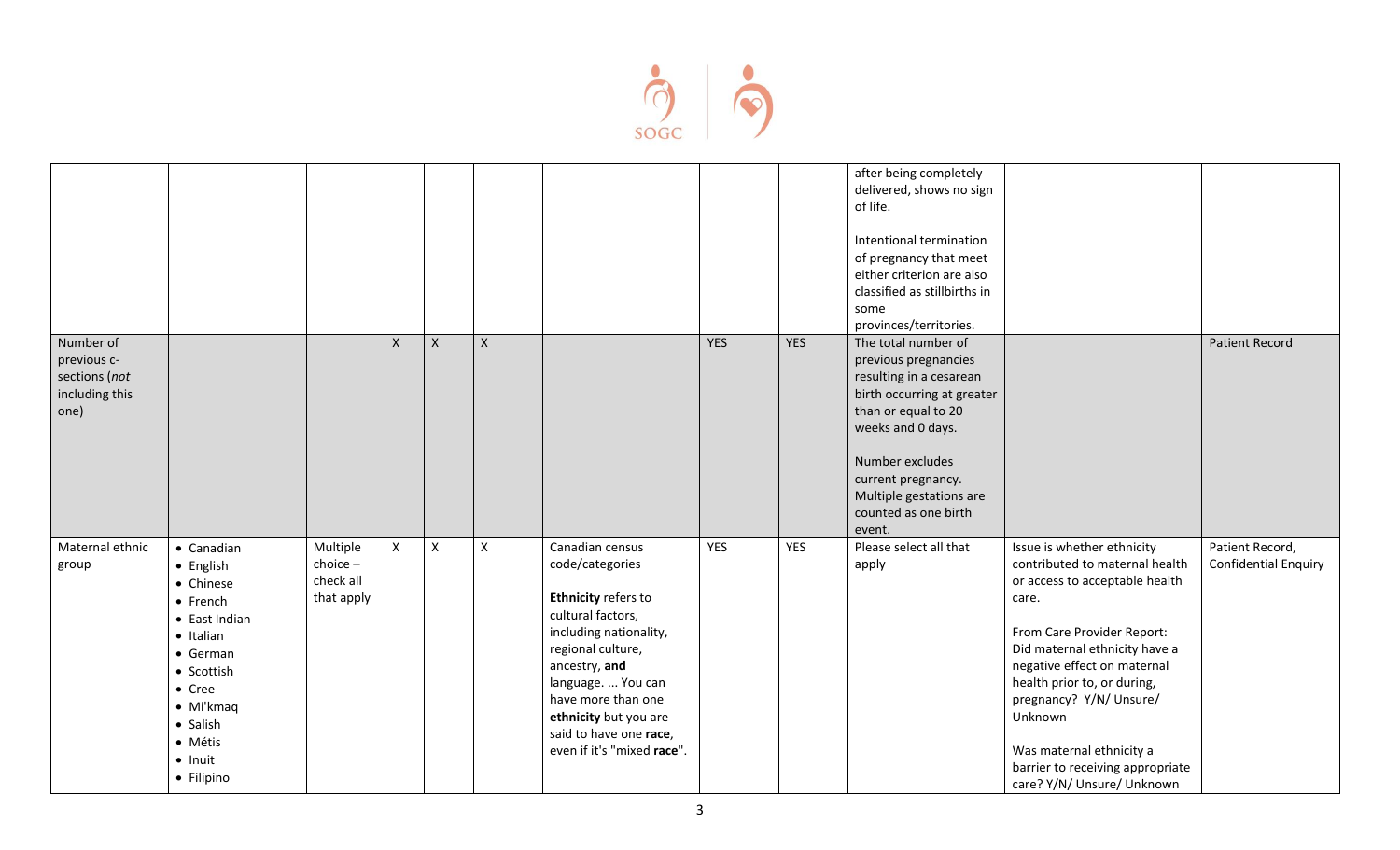

|                      | $\bullet$ Irish<br>• Dutch<br>• Ukrainian<br>· Polish<br>• Portuguese<br>• Vietnamese<br>• Korean<br>• Jamaican<br>• Greek<br>$\bullet$ Iranian<br>• Lebanese<br>• Mexican<br>· Somali<br>• Colombian<br>• Other - Please<br>specify<br>Unknown                                                                                                 |                                                   |              |                    |                           |                                                                                                                                                                                                                                       |            |            |                                  |                                                                                                                                                                                                                         |                                         |
|----------------------|-------------------------------------------------------------------------------------------------------------------------------------------------------------------------------------------------------------------------------------------------------------------------------------------------------------------------------------------------|---------------------------------------------------|--------------|--------------------|---------------------------|---------------------------------------------------------------------------------------------------------------------------------------------------------------------------------------------------------------------------------------|------------|------------|----------------------------------|-------------------------------------------------------------------------------------------------------------------------------------------------------------------------------------------------------------------------|-----------------------------------------|
| <b>Maternal Race</b> | • Black (African,<br>Afro-Caribbean,<br>African)<br>• East/Southeast<br>Asian (Chinese,<br>Korean, Japanese,<br>Taiwanese<br>descent or<br>Filipino,<br>Vietnamese,<br>Cambodian, Thai,<br>Indonesian, other)<br>· Indigenous (First<br>Nations, Métis,<br>Inuk/Inuit)<br>• Latino (Latin<br>American,<br>Hispanic descent)<br>• Middle Eastern | Multiple<br>$choice -$<br>check all<br>that apply | $\mathsf{X}$ | $\pmb{\mathsf{X}}$ | $\boldsymbol{\mathsf{X}}$ | Proposed Standards for<br>Race-Based and<br>Indigenous Identity Data<br>Collection and Health<br>Reporting in Canada<br>https://www.cihi.ca/si<br>tes/default/files/docu<br>ment/proposed-<br>standard-for-race-<br>based-data-en.pdf | <b>YES</b> | <b>YES</b> | Please indicate maternal<br>race | Race refers to a person's<br>physical characteristics, such as<br>bone structure and skin, hair, or<br>eye color.<br>Issue is<br>whether race contributed to<br>maternal health or access to<br>acceptable health care. | Patient Record,<br>Confidential Enquiry |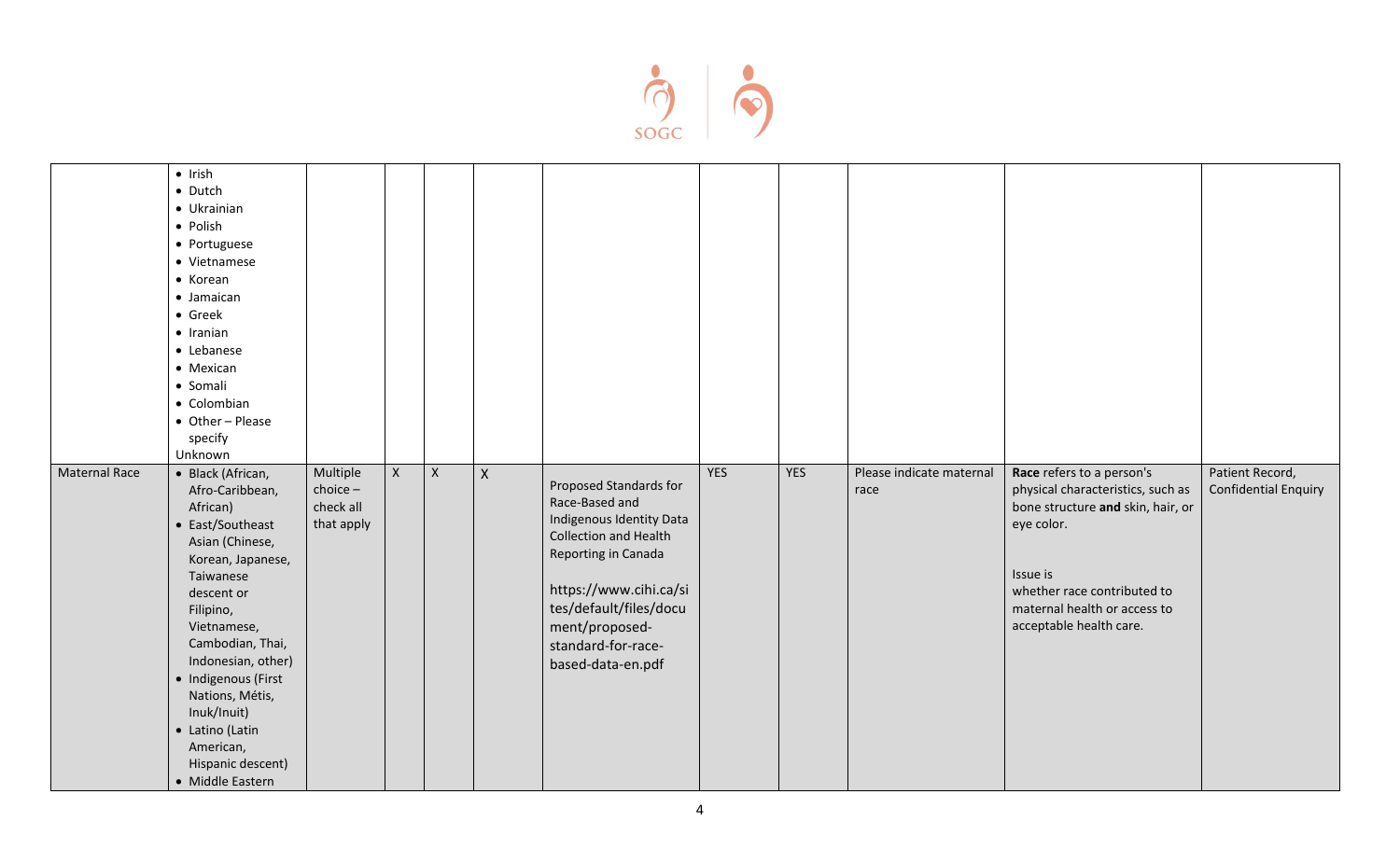

|                        | (Arab, Persian,<br>West Asian<br>descent (e.g.,<br>Afghan, Egyptian,<br>Iranian, Lebanese,<br>Turkish, Kurdish))<br>• South Asian (East<br>Indian, Pakistani,<br>Bangladeshi, Sri<br>Lankan, Indo-<br>Caribbean)<br>• White (European)<br>$\bullet$ Other - please<br>specify<br>• Unknown |                                                          |              |                    |                           |            |     |                                        |                                                                                                         |                                                    |
|------------------------|--------------------------------------------------------------------------------------------------------------------------------------------------------------------------------------------------------------------------------------------------------------------------------------------|----------------------------------------------------------|--------------|--------------------|---------------------------|------------|-----|----------------------------------------|---------------------------------------------------------------------------------------------------------|----------------------------------------------------|
| Age at delivery        | $\bullet$ 14 to 50<br>• Other - Please<br>specify                                                                                                                                                                                                                                          | Text box                                                 | $\mathsf{X}$ | $\pmb{\mathsf{X}}$ | $\boldsymbol{\mathsf{X}}$ | YES        | YES | Mother's age (in years)<br>at delivery |                                                                                                         | Patient Record                                     |
| Living<br>arrangements | $\bullet$ Own<br>• Rent<br>• Public housing<br>• Living alone<br>• Living with<br>partner<br>• Living with<br>relative<br>• Homeless<br>• Other<br>• Unknown                                                                                                                               | Multiple<br>choice,<br>please<br>check all<br>that apply | $\mathsf{X}$ | $\pmb{\times}$     | $\boldsymbol{X}$          | <b>YES</b> | YES |                                        | Was social support/family<br>support a barrier<br>to receiving appropriate care?<br>Y/N/ Unsure/Unknown | Databases (CIHI,<br>DIMR), Confidential<br>Enquiry |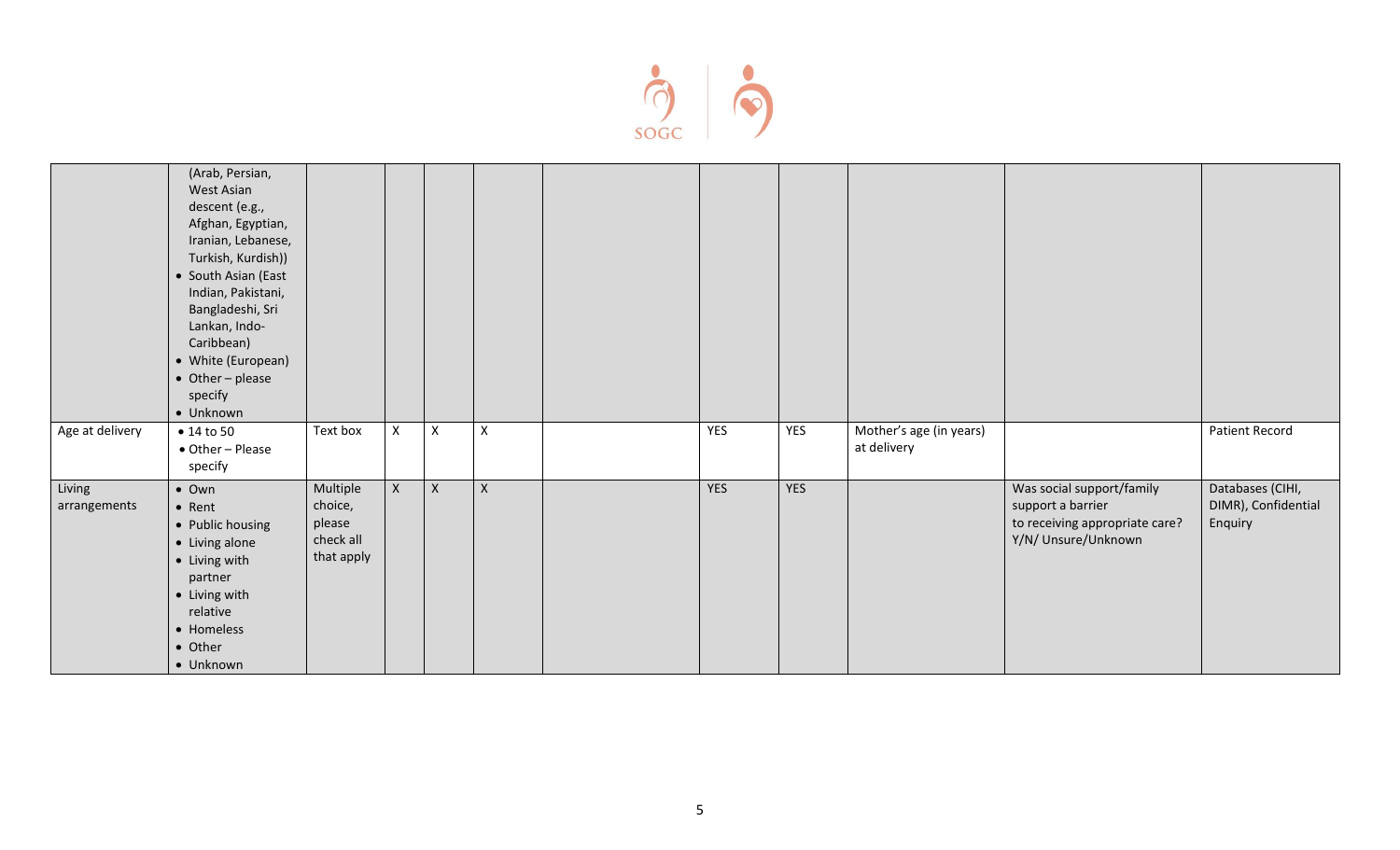

| Postal Code (first<br>3 digits)                                                                                                                                           | $\bullet$ TEXT                                                                                                                                                                                                                 | Text box                                                   | $\mathsf{x}$ | $\boldsymbol{X}$ | $\pmb{\mathsf{X}}$ | Can define Urban, Rural,<br>income quintiles, etc,<br>which can be used as a<br>proxy for SES.<br>Calculations for these<br>will be built in. | <b>YES</b> | <b>YES</b> | For the report:<br>Was there a geographic impact<br>on health and/or access to<br>health care? Y/N/<br>Unsure/Unknown<br>Is there an income effect on<br>health and/or access to health<br>care?<br>Y/N Unsure/Unknown<br>Was SES a factor on health<br>and/or access to health care?<br>Y/N Unsure/Unknown          | <b>Patient Record</b>                                                                                 |
|---------------------------------------------------------------------------------------------------------------------------------------------------------------------------|--------------------------------------------------------------------------------------------------------------------------------------------------------------------------------------------------------------------------------|------------------------------------------------------------|--------------|------------------|--------------------|-----------------------------------------------------------------------------------------------------------------------------------------------|------------|------------|----------------------------------------------------------------------------------------------------------------------------------------------------------------------------------------------------------------------------------------------------------------------------------------------------------------------|-------------------------------------------------------------------------------------------------------|
| Immigration<br>status                                                                                                                                                     | • Born in Canada<br>· Landed Immigrant<br>• Other (please<br>specify)<br>Country of Origin<br>(please specify)<br>How long in Canada<br>(please specify)?                                                                      | Multiple<br>choice                                         | $\mathsf{X}$ | $\pmb{\times}$   | $\mathsf{X}$       |                                                                                                                                               | <b>YES</b> | <b>YES</b> | For the report:<br>Did maternal country of origin<br>or immigration status have a<br>negative effect on maternal<br>health prior to, or<br>during, pregnancy? Y/N/<br>Unsure/ Unknown<br>Was maternal country of origin<br>or immigration status a barrier<br>to receiving appropriate care?<br>Y/N/ Unsure/ Unknown | Patient Record,<br><b>Confidential Enquiry</b>                                                        |
| Were there other<br>documented<br>barriers that had<br>a negative effect<br>on maternal<br>health prior to, or<br>during,<br>pregnancy?<br>Were there other<br>documented | $\bullet$ Yes<br>• Patient<br>unfamiliarity with<br>health systems<br>$\bullet$<br>Limited pre-<br>arrival healthcare<br>$\bullet$<br>Patient not<br>knowing medical<br>history<br>Mistrust of<br>$\bullet$<br>government/serv | Multiple<br>choice<br>(please<br>select all<br>that apply) | $\mathsf{X}$ | $\mathsf{X}$     | X                  |                                                                                                                                               | <b>YES</b> | <b>YES</b> | Before arriving in Canada,<br>newcomers may have received<br>inadequate or substandard care<br>leading to an unmanaged,<br>complex medical condition.<br>They may also have<br>experienced psychological<br>trauma.<br>There are few doctors with<br>appropriate language or                                         | Patient Record,<br>Confidential Enquiry,<br>or data linkages with<br>availability of<br>services, etc |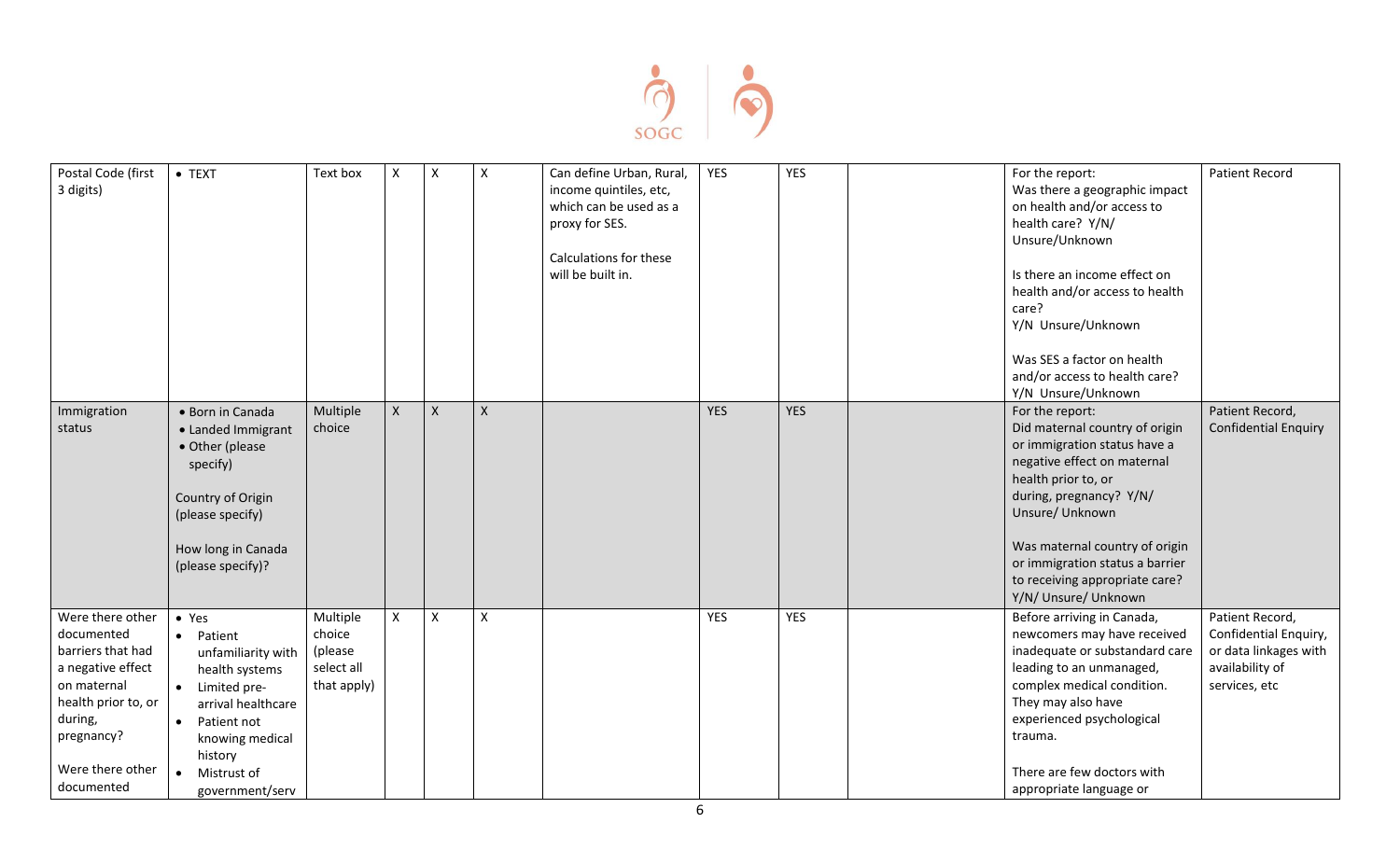

| barriers that had<br>a negative impact<br>on access to<br>appropriate care? | ices<br>Gaps in language<br>$\bullet$<br>or literacy<br>Cultural gaps<br>$\bullet$<br>Limited access to<br>$\bullet$<br>physician<br>Health<br>$\bullet$<br>professional's<br>lack of                                                                                     |                                                                                                    |                |                           |              |            |     |                                                                                                                                                                                                                                            | cultural skills accepting<br>newcomer patients in some<br>areas where they are needed.<br>Being unfamiliar with the<br>Canadian health care system<br>can make it difficult for<br>newcomers to access quality<br>care. |                                                |
|-----------------------------------------------------------------------------|---------------------------------------------------------------------------------------------------------------------------------------------------------------------------------------------------------------------------------------------------------------------------|----------------------------------------------------------------------------------------------------|----------------|---------------------------|--------------|------------|-----|--------------------------------------------------------------------------------------------------------------------------------------------------------------------------------------------------------------------------------------------|-------------------------------------------------------------------------------------------------------------------------------------------------------------------------------------------------------------------------|------------------------------------------------|
|                                                                             | knowledge or<br>skills<br>Precarious<br>$\bullet$<br>finances<br>Lack of<br>$\bullet$<br>availability of<br>services<br>Waiting for care<br>$\bullet$<br>Inadequate or no<br>$\bullet$<br>insurance<br>coverage<br>Other (please<br>$\bullet$<br>specify)<br>$\bullet$ No |                                                                                                    |                |                           |              |            |     |                                                                                                                                                                                                                                            |                                                                                                                                                                                                                         |                                                |
| Was there any<br>history of<br>maternal<br>substance use?                   | · Unknown<br>$\bullet$ No<br>• Unknown<br>$\bullet$ Yes<br>• Alcohol<br>• Nicotine<br>• Opiates<br>• *Methadone<br>• Cocaine/crack<br>• Cannabis<br>• Methamphetamin<br>e/speed<br>• Prescriptions                                                                        | Matrix<br>Multiple<br>choice<br>with pre-<br>pregnancy,<br>during<br>pregnancy,<br>post-<br>partum | $\pmb{\times}$ | $\boldsymbol{\mathsf{X}}$ | $\mathsf{x}$ | <b>YES</b> | YES | Self-reported maternal<br>substance use<br>This refers to the use of<br>street drugs and the<br>inappropriate use of<br>prescription and non-<br>prescription drugs.<br>For cannabis: Indicate<br>whether mother<br>used/tried cannabis at |                                                                                                                                                                                                                         | Patient Record,<br><b>Confidential Enquiry</b> |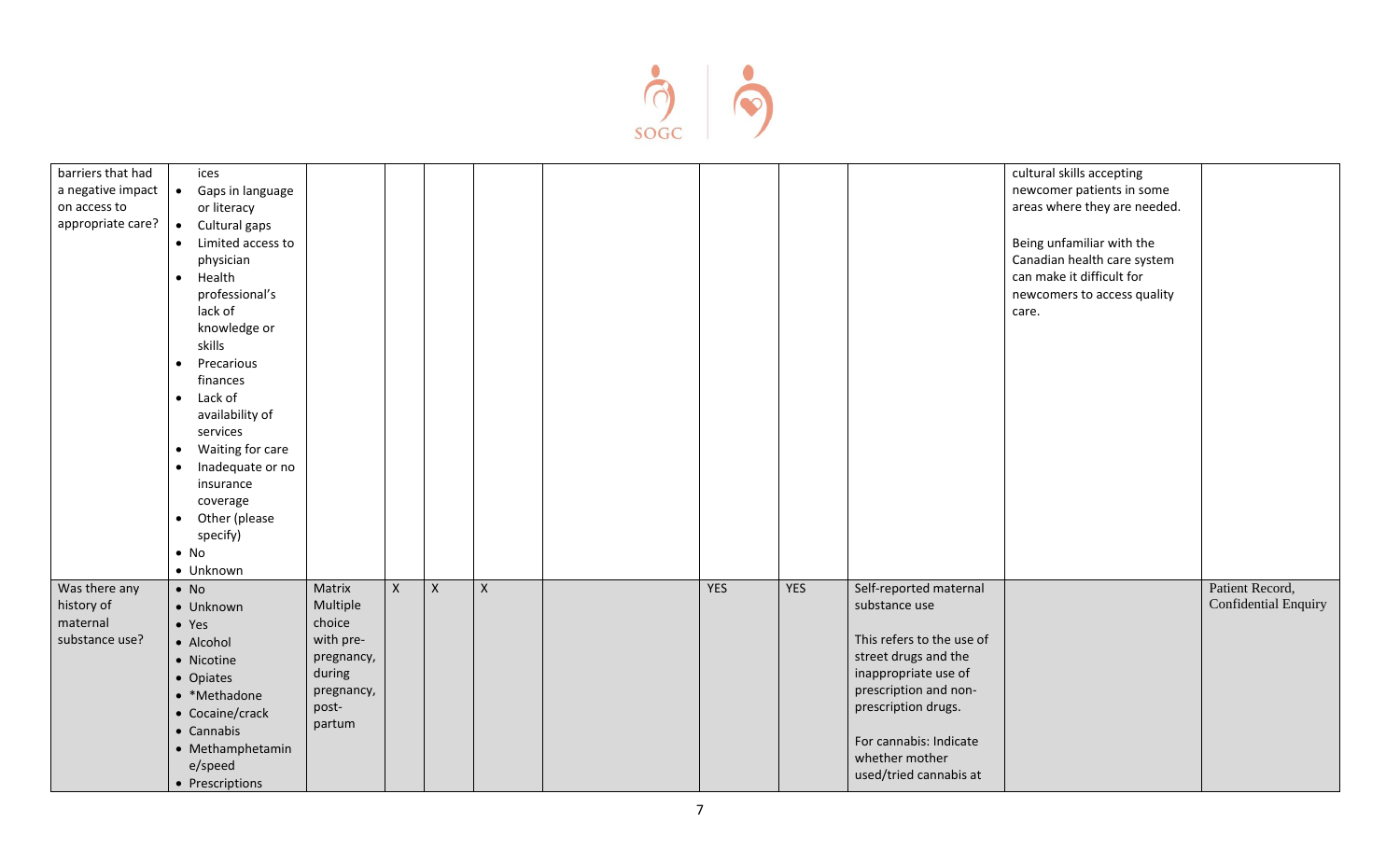

|                                                        | • Other (please<br>specify)                                                                                   |                                                                                                    |              |                |              |  | any point during this<br>pregnancy as<br>documented in the<br>medical record. Cannabis<br>can be smoked, vaped,<br>eaten, take in pill form,<br>or applied topically.<br>Note: UNKNOWN - It is<br>unknown if the mother<br>used or did not use<br>cannabis during this<br>pregnancy. This includes<br>situations where the<br>mother declined to<br>provide information<br>about cannabis exposure<br>in pregnancy. |  |
|--------------------------------------------------------|---------------------------------------------------------------------------------------------------------------|----------------------------------------------------------------------------------------------------|--------------|----------------|--------------|--|---------------------------------------------------------------------------------------------------------------------------------------------------------------------------------------------------------------------------------------------------------------------------------------------------------------------------------------------------------------------------------------------------------------------|--|
| How often<br>was/were the<br>substances<br>consumed?   | • Daily<br>• Weekly<br>• Monthly<br>• Other (please<br>specify)<br>• Unknown                                  | Matrix<br>choices<br>with pre-<br>pregnancy,<br>during<br>pregnancy,<br>post-<br>partum            | $\mathsf{X}$ | $\mathsf{X}$   | $\mathsf{X}$ |  | Self-reported<br>frequencies closest to<br>time of<br>labour/admission                                                                                                                                                                                                                                                                                                                                              |  |
| What was<br>primary the route<br>of<br>administration? | · Injection<br>• Smoking<br>• Vaping<br>• Eating/drinking<br>• Other (please<br>specify)<br>$\bullet$ unknown | Matrix<br>Multiple<br>choice<br>with pre-<br>pregnancy,<br>during<br>pregnancy,<br>post-<br>partum | $\mathsf{X}$ | $\pmb{\times}$ | $\mathsf X$  |  | Self-reported route of<br>administration for<br>maternal substance use<br>closest to time of<br>labour/admission                                                                                                                                                                                                                                                                                                    |  |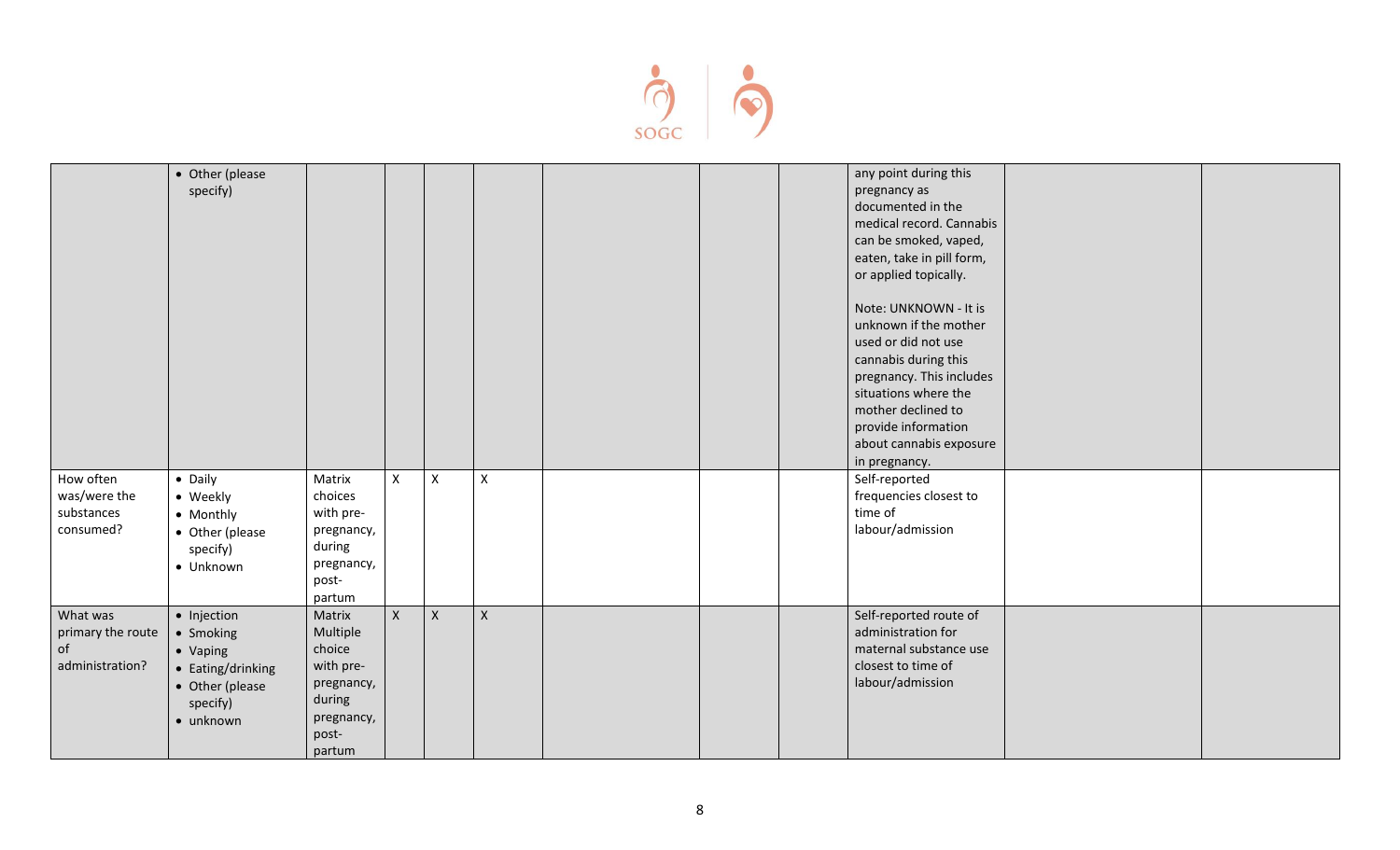

| What was the    | For nicotine: <= 10    | Matrix     | $\mathsf{X}$ | $\boldsymbol{X}$ | $\boldsymbol{\mathsf{X}}$ |            |            | Self-reported amounts     |                             |
|-----------------|------------------------|------------|--------------|------------------|---------------------------|------------|------------|---------------------------|-----------------------------|
| average amount  | per day, >=10 per      | choices    |              |                  |                           |            |            | closest to time of        |                             |
| consumed?       | day, quit, quantity    | with pre-  |              |                  |                           |            |            | labour/admission          |                             |
|                 | unknown                | pregnancy, |              |                  |                           |            |            |                           |                             |
|                 |                        | during     |              |                  |                           |            |            | Self-reported alcohol     |                             |
|                 | For alcohol: average   | pregnancy, |              |                  |                           |            |            | consumption during        |                             |
|                 | drinks/day;            | post-      |              |                  |                           |            |            | pregnancy: A              |                             |
|                 | days/week              | partum     |              |                  |                           |            |            | standardized serving of   |                             |
|                 |                        |            |              |                  |                           |            |            | alcohol beverage is       |                             |
|                 | • For others:          |            |              |                  |                           |            |            | approx a 12oz serving of  |                             |
|                 | <b>TEXT BOX</b>        |            |              |                  |                           |            |            | regular beer (5%), a 5oz  |                             |
|                 |                        |            |              |                  |                           |            |            | glass of wine (12%) or a  |                             |
|                 |                        |            |              |                  |                           |            |            | 1.5oz glass of 40% spirit |                             |
|                 |                        |            |              |                  |                           |            |            | (SOGC, 2010). If the      |                             |
|                 |                        |            |              |                  |                           |            |            | amount of drinking        |                             |
|                 |                        |            |              |                  |                           |            |            | varied over the course of |                             |
|                 |                        |            |              |                  |                           |            |            | the pregnancy, estimate   |                             |
|                 |                        |            |              |                  |                           |            |            | the total number of       |                             |
|                 |                        |            |              |                  |                           |            |            | drinks and average it out |                             |
|                 |                        |            |              |                  |                           |            |            | over the entire           |                             |
|                 |                        |            |              |                  |                           |            |            | pregnancy. Select the     |                             |
|                 |                        |            |              |                  |                           |            |            | one that represents the   |                             |
|                 |                        |            |              |                  |                           |            |            | highest exposure or       |                             |
|                 |                        |            |              |                  |                           |            |            | impact.                   |                             |
| Were there      | $\bullet$ Yes          | Matrix     | $\mathsf{X}$ | $\pmb{\times}$   | $\mathsf{x}$              | <b>YES</b> | <b>YES</b> | Indicate all documented   | Patient Record,             |
| documented pre- | Condition<br>$\circ$   | Multiple   |              |                  |                           |            |            | pre-existing mental       | <b>Confidential Enquiry</b> |
| existing mental | (please                | choice     |              |                  |                           |            |            | health conditions, and    |                             |
| health          | specify)               | with Prior |              |                  |                           |            |            | any known information     |                             |
| conditions?     | Duration of<br>$\circ$ | to         |              |                  |                           |            |            | about treatment           |                             |
|                 | condition              | pregnancy, |              |                  |                           |            |            |                           |                             |
|                 | Was there<br>$\circ$   | During     |              |                  |                           |            |            |                           |                             |
|                 | pharmacolo             | pregnancy, |              |                  |                           |            |            |                           |                             |
|                 | gical                  | Postpartu  |              |                  |                           |            |            |                           |                             |
|                 | treatment?             | m          |              |                  |                           |            |            |                           |                             |
|                 | Duration of            |            |              |                  |                           |            |            |                           |                             |
|                 | $\circ$                |            |              |                  |                           |            |            |                           |                             |
|                 | treatment              |            |              |                  |                           |            |            |                           |                             |
|                 | Was<br>$\circ$         |            |              |                  |                           |            |            |                           |                             |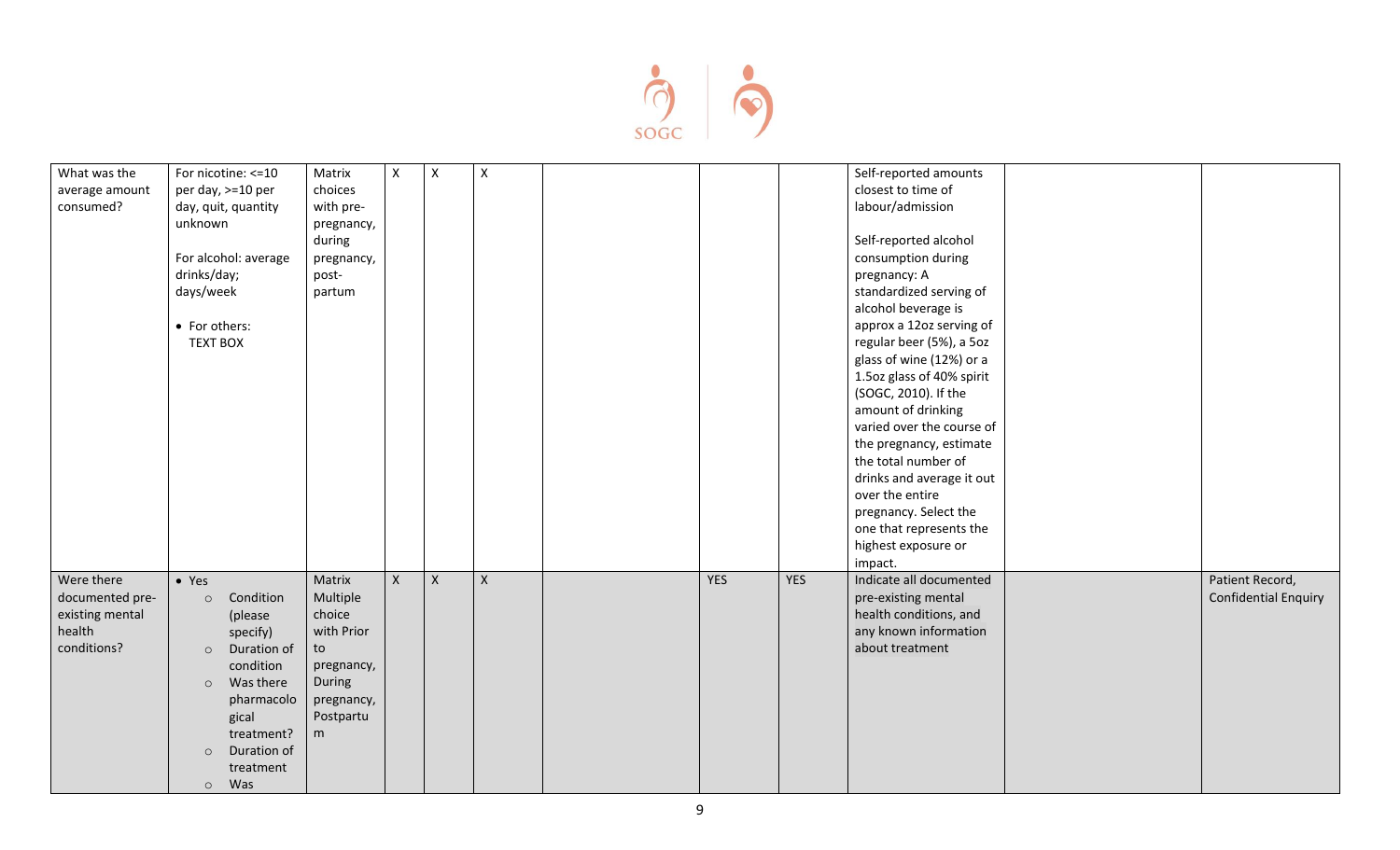

|                                                                   | treatment<br>changed<br>during<br>pregnancy?<br>Was dosage<br>$\circ$<br>changed<br>during<br>pregnancy?<br>Was there a<br>$\circ$<br>mental<br>health<br>provider<br>consultatio<br>n during<br>pregnancy?<br>Did patient<br>$\circ$<br>adhere to<br>treatment?<br>For each:<br>$\circ$<br>• Yes |                                                                                                   |                    |              |                  |            |            |                                                                                                                                  |                                                                                |
|-------------------------------------------------------------------|---------------------------------------------------------------------------------------------------------------------------------------------------------------------------------------------------------------------------------------------------------------------------------------------------|---------------------------------------------------------------------------------------------------|--------------------|--------------|------------------|------------|------------|----------------------------------------------------------------------------------------------------------------------------------|--------------------------------------------------------------------------------|
| Was the woman<br>asked about<br>abuse during<br>antenatal visits? | • Unsure<br>• Unknown<br>$\bullet$ Yes<br>$\bullet$ No<br>• Not documented<br>• No antenatal visits<br>· Unknown                                                                                                                                                                                  | Multiple<br>choice                                                                                | $\pmb{\mathsf{X}}$ | $\mathsf{X}$ | $\mathsf{X}$     | YES        | <b>NO</b>  |                                                                                                                                  | Patient Record,<br><b>Confidential Enquiry</b>                                 |
| Was there<br>documented<br>evidence of<br>abuse?                  | $\bullet$ Yes<br>Physical<br>$\bullet$<br>Sexual<br>$\bullet$<br>Verbal/Emot<br>$\bullet$<br>ional<br>Mental/Psyc<br>$\bullet$<br>hological<br>• Financial/Ec                                                                                                                                     | Matrix for<br>Prior to<br>pregnancy,<br>during<br>pregnancy,<br>childhood<br>(please<br>check all | $\mathsf{X}$       | $\mathsf{X}$ | $\boldsymbol{X}$ | <b>YES</b> | <b>YES</b> | The self-disclosed threat<br>of or actual physical,<br>sexual, psychological,<br>emotional or financial<br>abuse.<br>Definitions | Patient Record,<br>Confidential Enquiry,<br>Coroner/ME Report,<br>case summary |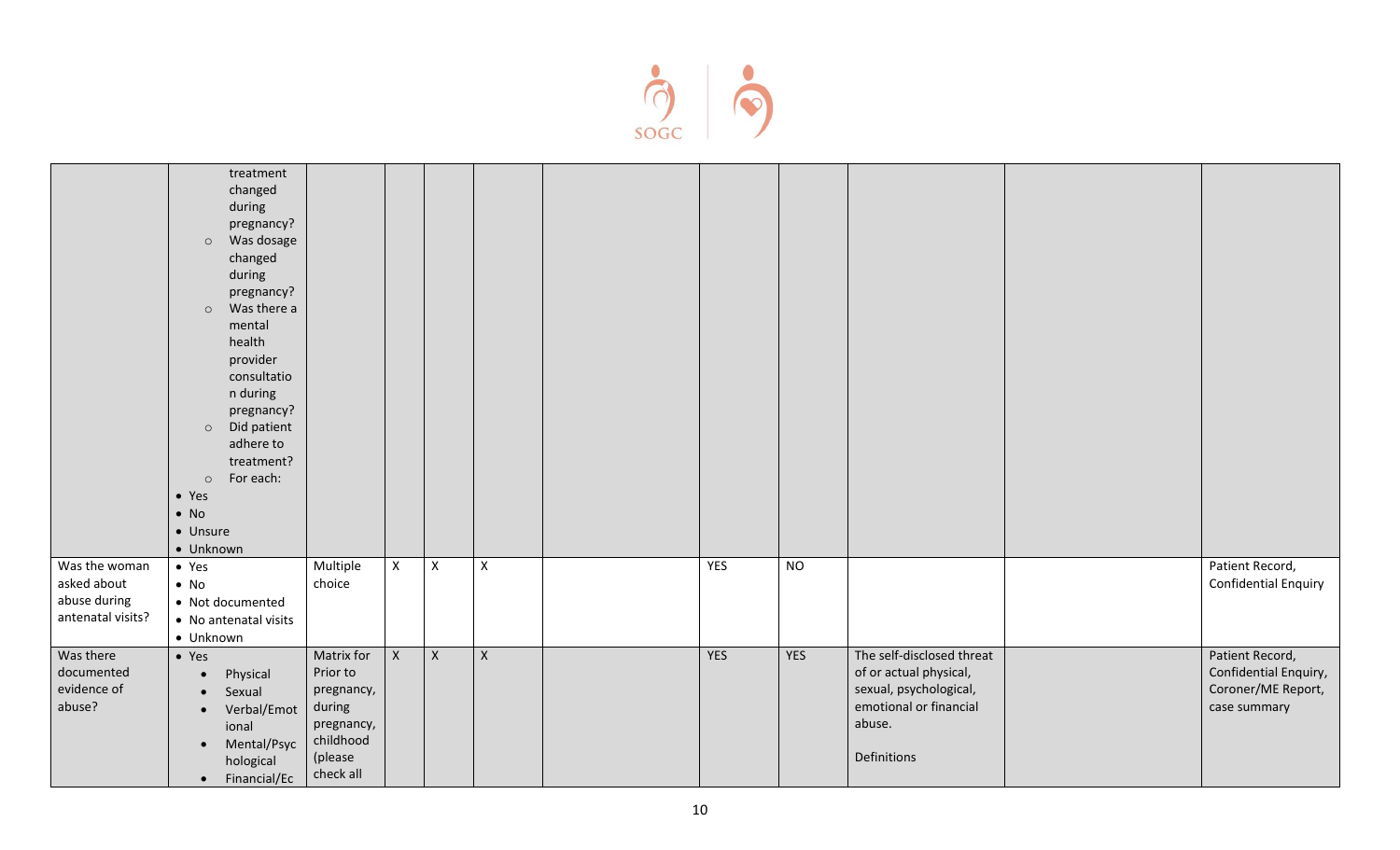

|                  | onomic                    | that apply) |              |   |          |            |            | https://reachma.org/6-   |                       |
|------------------|---------------------------|-------------|--------------|---|----------|------------|------------|--------------------------|-----------------------|
|                  | Cultural/Ide<br>$\bullet$ |             |              |   |          |            |            | different-types-abuse/   |                       |
|                  | ntity                     |             |              |   |          |            |            |                          |                       |
|                  | No<br>$\circ$             |             |              |   |          |            |            |                          |                       |
|                  | Unsure<br>$\circ$         |             |              |   |          |            |            |                          |                       |
|                  | • Unknown                 |             |              |   |          |            |            |                          |                       |
| Was the abuse    | $\bullet$ Yes             |             |              | Χ | v        | <b>YES</b> | <b>YES</b> | Self disclosure that the | Patient Record,       |
| domestic/intimat | $\bullet$ No              |             |              |   |          |            |            | abuse was from           | Confidential Enquiry, |
| e partner?       | • Unknown                 |             |              |   |          |            |            | domestic/intimate        | Coroner/ME Report,    |
|                  | Unsure<br>$\circ$         |             |              |   |          |            |            | partner                  | case summary          |
| Was infant taken | $\bullet$ Yes             | Multiple    | $\mathsf{X}$ | X | $\times$ | <b>YES</b> | <b>YES</b> |                          | Patient Record,       |
| into care?       | $\bullet$ No              | choice      |              |   |          |            |            |                          | Confidential Enquiry, |
|                  | • Unknown                 |             |              |   |          |            |            |                          | case summary          |
|                  |                           |             |              |   |          |            |            |                          |                       |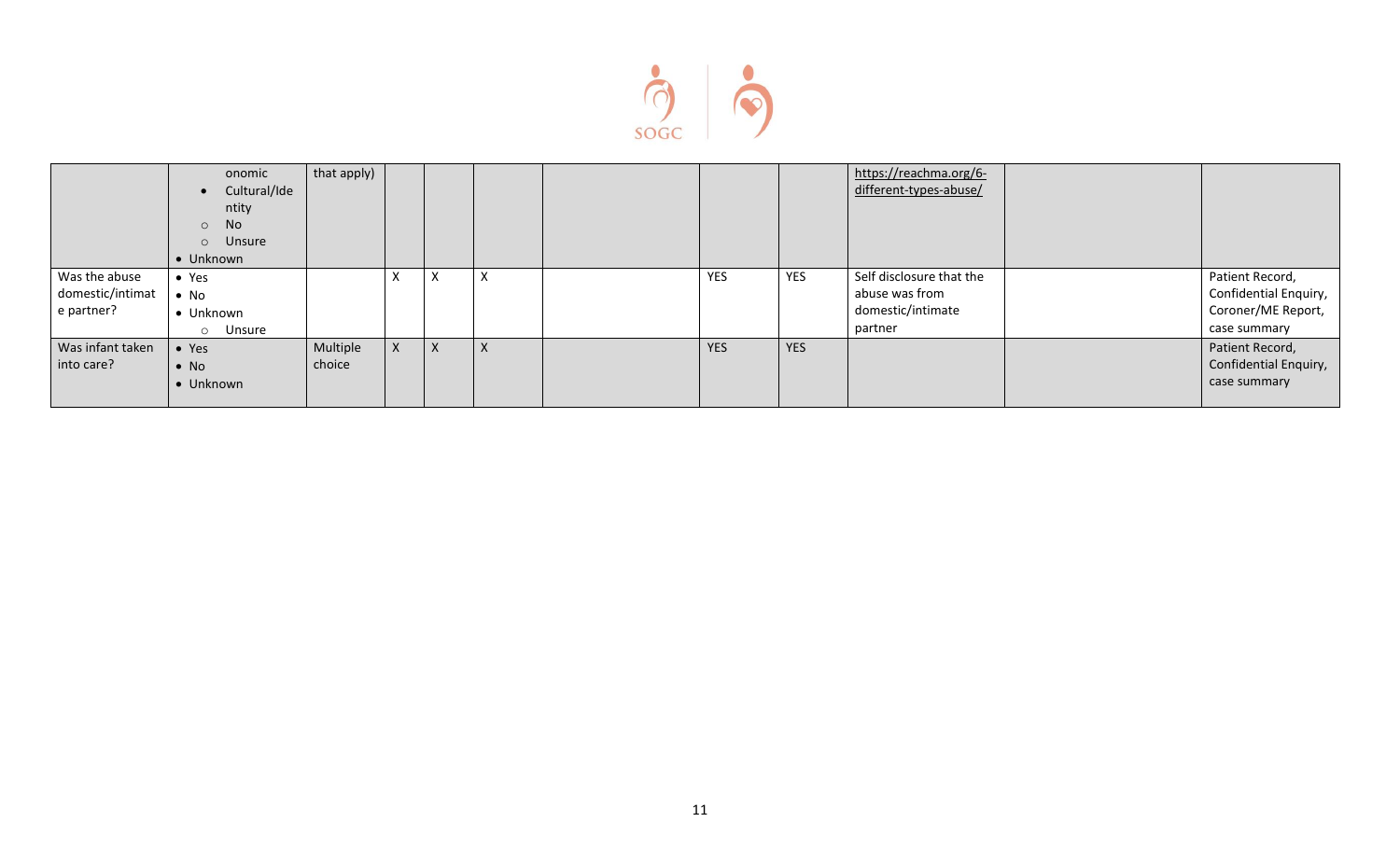

|                                                                           |                                                                                                         |                    |                    |            |                    | <b>INFORMATION ABOUT THE MATERNAL DEATH</b> |            |                 |                                                                                                                                           |                            |                       |
|---------------------------------------------------------------------------|---------------------------------------------------------------------------------------------------------|--------------------|--------------------|------------|--------------------|---------------------------------------------|------------|-----------------|-------------------------------------------------------------------------------------------------------------------------------------------|----------------------------|-----------------------|
| Data field                                                                | Wording                                                                                                 | Format             | <b>MM</b>          | <b>SMM</b> | Perinatal          | <b>Comments</b>                             | Provincial | <b>National</b> | <b>Data Dictionary</b>                                                                                                                    | <b>Report Significance</b> | <b>Source</b>         |
| Date of maternal<br>death                                                 | <b>Month Year</b>                                                                                       | Dropdown<br>menu   | $\mathsf{X}$       |            | $\mathsf{x}$       |                                             | <b>YES</b> | <b>YES</b>      | Date that the<br>maternal death<br>occurred<br>(month/year)                                                                               |                            | <b>Patient Record</b> |
| Time of maternal<br>death                                                 |                                                                                                         | Dropdown<br>menu   | $\mathsf{X}$       |            | $\pmb{\mathsf{X}}$ |                                             | <b>YES</b> | <b>NO</b>       | Time that the<br>maternal death<br>occurred                                                                                               |                            | <b>Patient Record</b> |
| Place of maternal<br>death                                                | • In hospital<br>• At home<br>• Other healthcare<br>facility<br>• Ambulance<br>• Other (please specify) | Multiple<br>choice | $\mathsf X$        |            | $\mathsf{x}$       |                                             | <b>YES</b> | <b>YES</b>      | Indicate where the<br>maternal death<br>occurred                                                                                          |                            | <b>Patient Record</b> |
| Pregnancy status<br>at time of<br>maternal death                          | • Undelivered<br>• Delivered<br>• Death during<br>labour/birth                                          | Multiple<br>choice | $\mathsf{X}$       |            | $\mathsf{x}$       |                                             | <b>YES</b> | <b>YES</b>      | Indicate whether the<br>women was<br>delivered or not at<br>the time of maternal<br>death, of if death<br>occurred during<br>labour/birth |                            | <b>Patient Record</b> |
| What was the<br>initially presumed<br>cause of death?                     |                                                                                                         | Text box           | $\pmb{\times}$     |            | $\mathsf{x}$       |                                             | <b>YES</b> | <b>YES</b>      |                                                                                                                                           |                            | <b>Patient Record</b> |
| What were the<br>cause(s) of death<br>stated on the<br>death certificate? |                                                                                                         | 3 Text boxes       | $\mathsf{X}$       |            | $\mathsf{x}$       |                                             | <b>YES</b> | <b>YES</b>      | List cause(s) of death<br>listed on death<br>certificate                                                                                  |                            | <b>Patient Record</b> |
| Was autopsy<br>performed?                                                 | $\bullet$ Yes<br>• Was it used for<br>death coding<br>• If yes, what code                               | Multiple<br>choice | $\pmb{\mathsf{X}}$ |            | $\mathsf X$        |                                             | <b>YES</b> | <b>YES</b>      | Indicate whether an<br>autopsy was<br>performed, who<br>performed it, and                                                                 |                            | Coroner/ME Report     |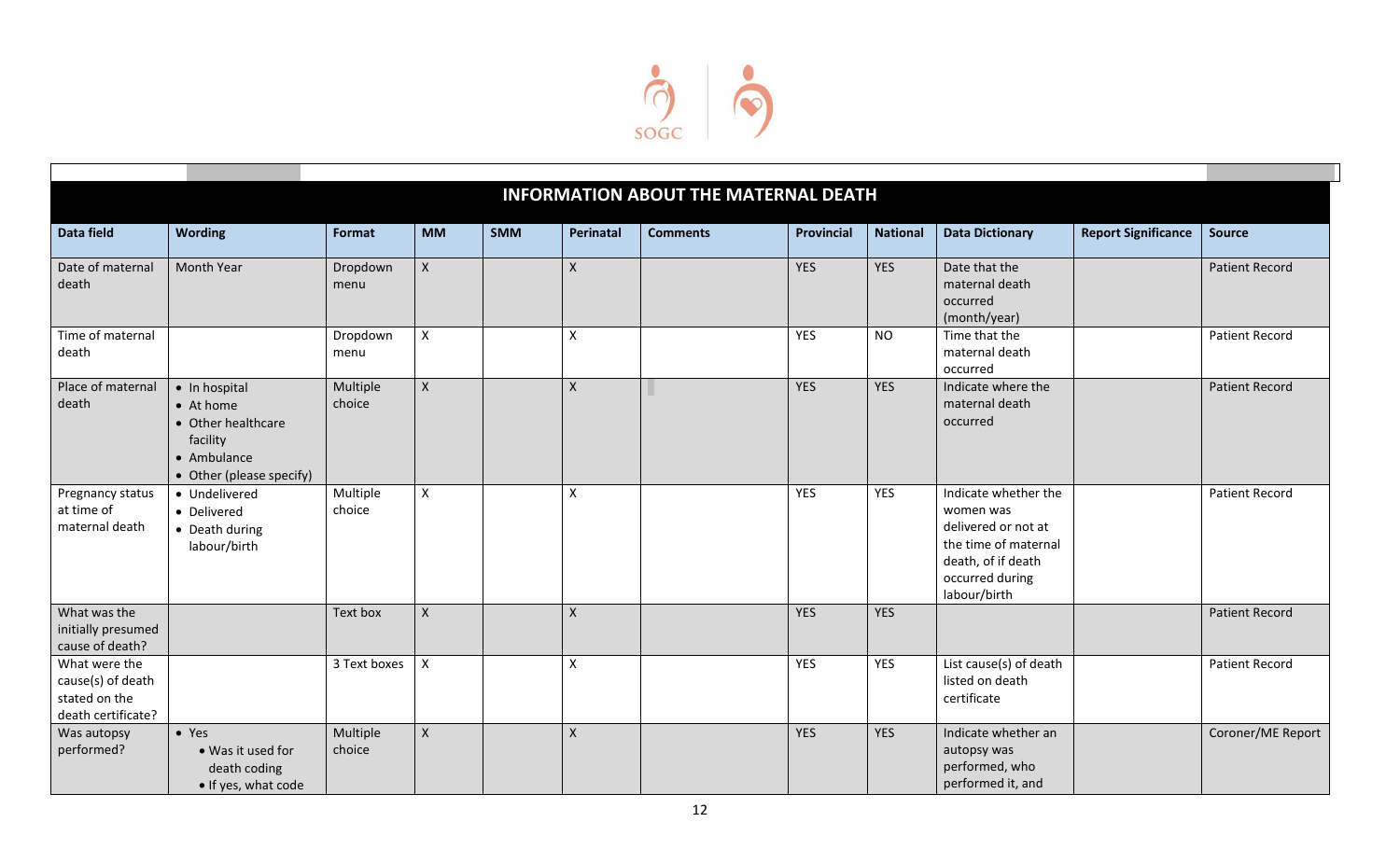

|                                                                                        | was recorded?<br>• Performed by<br>coroner, ME,<br>hospital, other?<br>$\bullet$ No                                                                                                                  |                    |                    |             |              |            |     | whether it was used<br>for death coding.<br>Captures death code. |                                                                |
|----------------------------------------------------------------------------------------|------------------------------------------------------------------------------------------------------------------------------------------------------------------------------------------------------|--------------------|--------------------|-------------|--------------|------------|-----|------------------------------------------------------------------|----------------------------------------------------------------|
| If autopsy was<br>performed, what<br>was the diagnosis<br>on the death<br>certificate? | Text box                                                                                                                                                                                             | Text box           | X                  |             | X            | <b>YES</b> | YES |                                                                  | Coroner/ME Report                                              |
| Is there any<br>injury-associated<br>information that<br>is relevant?                  | $\bullet$ Yes<br>• Accidental<br>• Murder<br>· Suicide<br>• Date<br>• Location<br>• Transportation-<br>related<br>• Use of seatbelt<br>• Car accident<br>• Other (please<br>specify)<br>$\bullet$ No | Multiple<br>choice | $\pmb{\mathsf{X}}$ | $\mathsf X$ | $\mathsf{X}$ |            |     |                                                                  | Patient Record,<br>Confidential<br>Enquiry, or case<br>summary |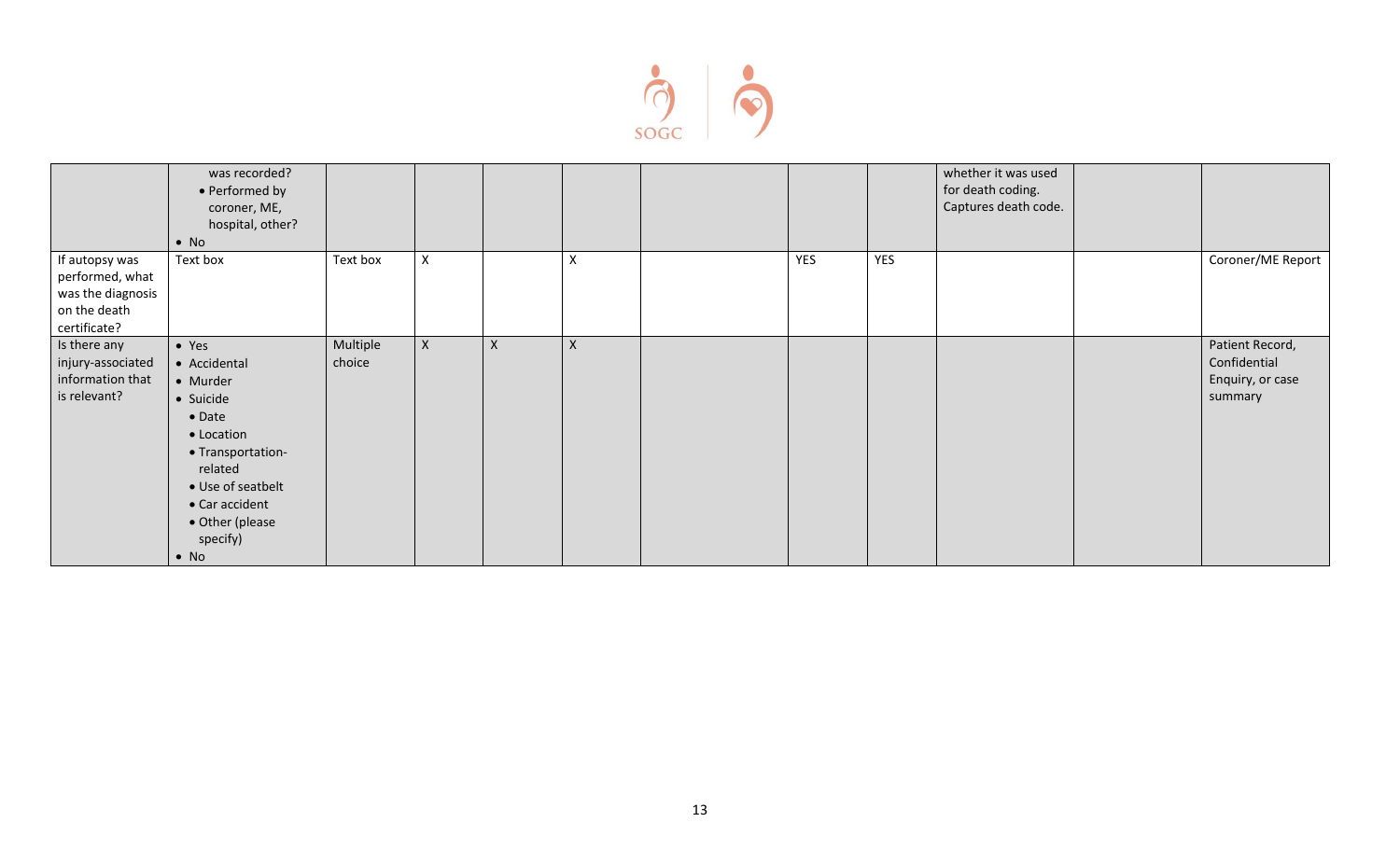

|                                              | <b>INFORMATION ABOUT LABOUR AND DELIVERY</b>                                                                                                 |                    |                    |                           |                    |                                                  |                   |                 |                                                                                                                                                                                                                                    |                            |                                                |  |  |  |
|----------------------------------------------|----------------------------------------------------------------------------------------------------------------------------------------------|--------------------|--------------------|---------------------------|--------------------|--------------------------------------------------|-------------------|-----------------|------------------------------------------------------------------------------------------------------------------------------------------------------------------------------------------------------------------------------------|----------------------------|------------------------------------------------|--|--|--|
| Data field                                   | Wording                                                                                                                                      | Format             | <b>MM</b>          | <b>SMM</b>                | Perinatal          | <b>Comments</b>                                  | <b>Provincial</b> | <b>National</b> | <b>Data Dictionary</b>                                                                                                                                                                                                             | <b>Report Significance</b> | <b>Source</b>                                  |  |  |  |
| Date of delivery                             | • Month/Year<br>• Unknown                                                                                                                    | Text box           | $\pmb{\times}$     | $\boldsymbol{X}$          | $\pmb{\mathsf{X}}$ |                                                  | <b>YES</b>        | <b>YES</b>      | Indicates the date of<br>delivery<br>(month/year)<br>Best estimate of date<br>of birth determined<br>by ultrasound or<br>mathematical<br>calculation using<br>Nägele's rule. Same<br>as EDC and EDD. EDB<br>is the preferred term. |                            | <b>Patient Record</b>                          |  |  |  |
| What was the<br>planned mode of<br>delivery? | • Vaginal birth<br>• C-section<br>• Unknown                                                                                                  | Multiple<br>choice | $\pmb{\mathsf{X}}$ | $\boldsymbol{\mathsf{X}}$ | $\pmb{\times}$     |                                                  | <b>YES</b>        | <b>NO</b>       |                                                                                                                                                                                                                                    |                            | Patient Record,<br><b>Confidential Enquiry</b> |  |  |  |
| What was the<br>actual mode of<br>delivery   | • Spontaneous<br>• Assisted vaginal<br>• C-section:<br>Pre-labour<br>$\circ$<br>After onset of<br>$\circ$<br>labour<br>Perimortem<br>$\circ$ | Multiple<br>choice | $\mathsf X$        | $\boldsymbol{\mathsf{X}}$ | $\pmb{\mathsf{X}}$ | If yes, go to next<br>questions for<br>branching | <b>YES</b>        | <b>YES</b>      | Indicates whether<br>the labour started<br>spontaneously, was<br>induced mechanically<br>or pharmalogically or<br>did not labour prior<br>to C-Section. Also<br>indicates when c-<br>section occurred.                             |                            | <b>Patient Record</b>                          |  |  |  |
| Was delivery with<br>forceps<br>attempted?   | $\bullet$ Yes<br>· Was successful<br>• Was not successful<br>$\bullet$ No<br>· Unknown                                                       | Multiple<br>choice | $\pmb{\mathsf{X}}$ | $\boldsymbol{\mathsf{X}}$ | $\pmb{\times}$     |                                                  | <b>YES</b>        | YES             | Indicates use of<br>Forceps assist birth                                                                                                                                                                                           |                            | <b>Patient Record</b>                          |  |  |  |
| Was delivery with<br>vacuum                  | $\bullet$ Yes<br>• Was successful                                                                                                            | Multiple<br>choice | $\mathsf X$        | $\boldsymbol{X}$          | $\pmb{\mathsf{X}}$ |                                                  | <b>YES</b>        | <b>YES</b>      | Indicates use of<br>Vacuum to assist                                                                                                                                                                                               |                            | <b>Patient Record</b>                          |  |  |  |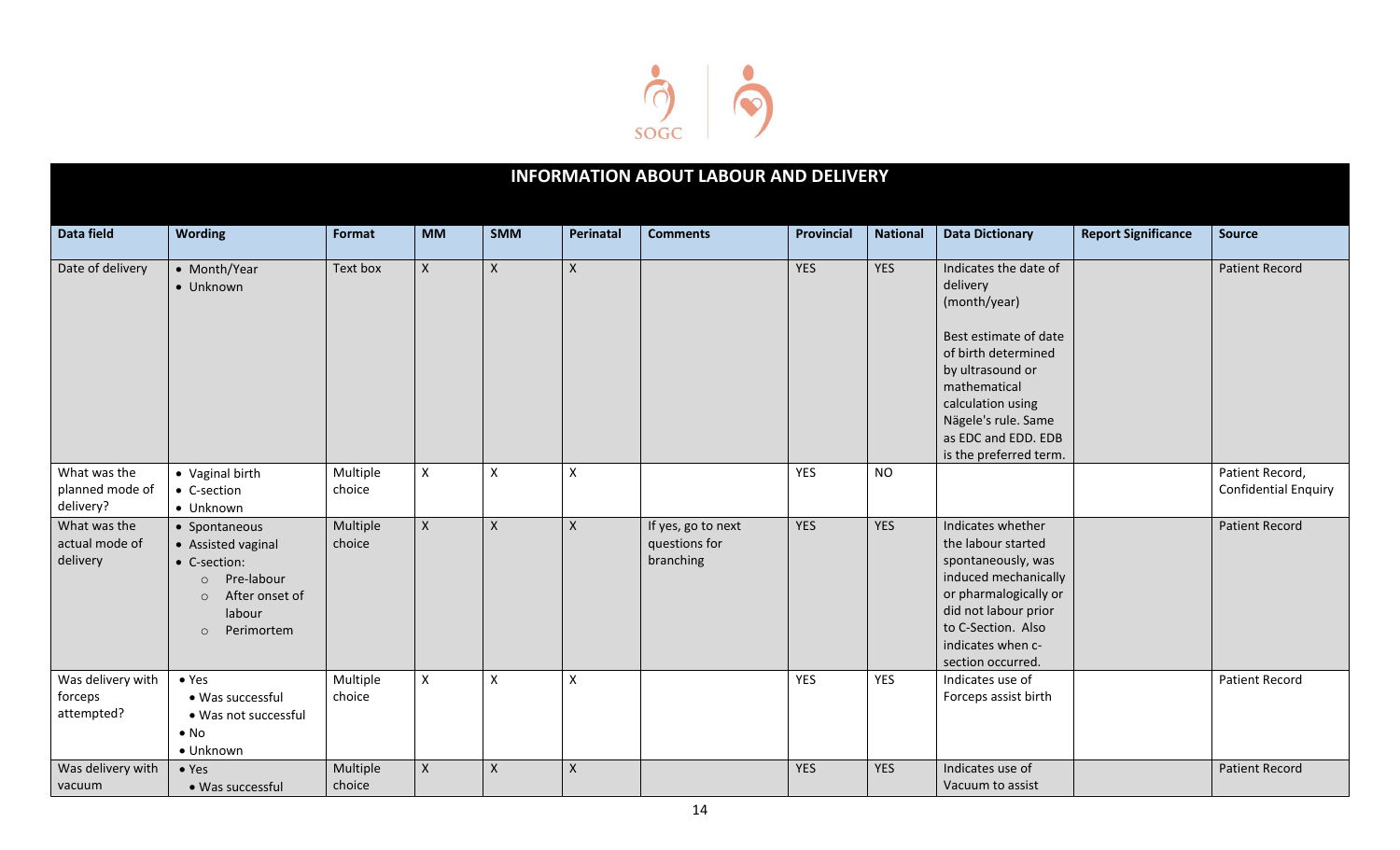

| attempted?          | · Was not successful        |              |                           |                           |                |            |            | birth                  |                             |
|---------------------|-----------------------------|--------------|---------------------------|---------------------------|----------------|------------|------------|------------------------|-----------------------------|
|                     | $\bullet$ No                |              |                           |                           |                |            |            |                        |                             |
|                     | • Unknown                   |              |                           |                           |                |            |            |                        |                             |
| What was            | • Level 1 Facility          | Multiple     | $\mathsf{X}$              | $\pmb{\times}$            | $\pmb{\times}$ | YES        | <b>NO</b>  | Location where         | Patient Record,             |
| intended place of   | • Level 2 Facility          | choice       |                           |                           |                |            |            | mother intended to     | <b>Confidential Enquiry</b> |
| delivery?           | • Level 3 Facility          |              |                           |                           |                |            |            | give birth at the      |                             |
|                     | • Birth Centre              |              |                           |                           |                |            |            | onset of labour. For a |                             |
|                     | • At home                   |              |                           |                           |                |            |            | scheduled Cesarean,    |                             |
|                     | • Other (please specify)    |              |                           |                           |                |            |            | select Hospital.       |                             |
|                     | • Unknown                   |              |                           |                           |                |            |            |                        |                             |
| Where did the       | • Level 1 Facility          | Multiple     | $\boldsymbol{\mathsf{X}}$ | $\boldsymbol{\mathsf{X}}$ | $\pmb{\times}$ | <b>YES</b> | <b>YES</b> | <b>Actual location</b> | <b>Patient Record</b>       |
| delivery occur?     | • Level 2 Facility          | choice       |                           |                           |                |            |            | where mother gave      |                             |
|                     | • Level 3 Facility          |              |                           |                           |                |            |            | birth. For a           |                             |
|                     | • Birth Centre              |              |                           |                           |                |            |            | scheduled Cesarean,    |                             |
|                     | • At home                   |              |                           |                           |                |            |            | select Hospital.       |                             |
|                     | • Ambulance                 |              |                           |                           |                |            |            |                        |                             |
|                     | • Other (please specify)    |              |                           |                           |                |            |            |                        |                             |
| Was there access    | $\bullet$ Yes               |              |                           |                           |                |            |            |                        | Known by site of            |
| to c-section at the | $\bullet$ No                |              |                           |                           |                |            |            |                        | delivery?                   |
| delivery site?      |                             |              |                           |                           |                |            |            |                        |                             |
| Was the patient     | To critical care            | Multiple     | $\mathsf{X}$              | $\boldsymbol{\mathsf{X}}$ | $\mathsf{X}$   | <b>YES</b> | <b>YES</b> | Indicates if there     | <b>Patient Record</b>       |
| transferred at any  | area/specialist care?       | choice, text |                           |                           |                |            |            | were there any         |                             |
| time?               | $\bullet$ Yes               | boxes        |                           |                           |                |            |            | transfers of care      |                             |
|                     | • When (Date)               |              |                           |                           |                |            |            |                        |                             |
|                     | $\bullet$ No                |              |                           |                           |                |            |            |                        |                             |
|                     | • Unknown                   |              |                           |                           |                |            |            |                        |                             |
|                     |                             |              |                           |                           |                |            |            |                        |                             |
|                     | To a facility with a higher |              |                           |                           |                |            |            |                        |                             |
|                     | level of care?              |              |                           |                           |                |            |            |                        |                             |
|                     | $\bullet$ Yes               |              |                           |                           |                |            |            |                        |                             |
|                     | • When (Date)               |              |                           |                           |                |            |            |                        |                             |
|                     | $\bullet$ No                |              |                           |                           |                |            |            |                        |                             |
|                     | · Unknown                   |              |                           |                           |                |            |            |                        |                             |
| Was the patient     | • Yes                       | Multiple     | $\pmb{\times}$            | $\pmb{\times}$            | X              | <b>YES</b> | YES        |                        | <b>Patient Record</b>       |
| transferred via     | $\bullet$ No                | choice       |                           |                           |                |            |            |                        |                             |
| Emergency           | • Unknown                   |              |                           |                           |                |            |            |                        |                             |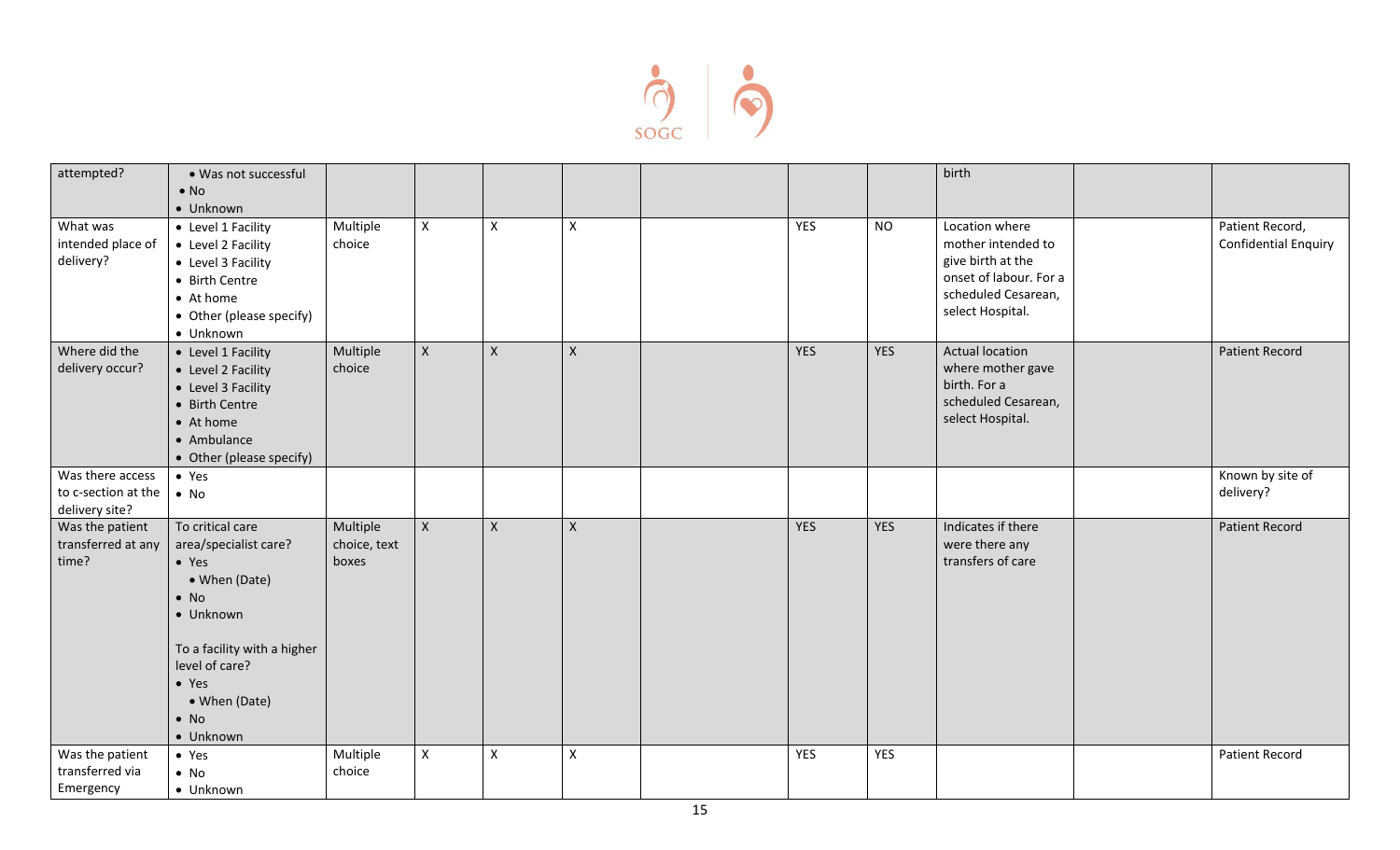

| Health Services?                                                                 |                                                                                                                                                                                                                                          |                                                |                    |                |             |            |            |                                                                        |                       |
|----------------------------------------------------------------------------------|------------------------------------------------------------------------------------------------------------------------------------------------------------------------------------------------------------------------------------------|------------------------------------------------|--------------------|----------------|-------------|------------|------------|------------------------------------------------------------------------|-----------------------|
| Was the delivery<br>early pregnancy<br>loss?                                     | $\bullet$ Yes<br>Best estimate of<br>$\circ$<br>gestational age<br>(please specify)<br>Ectopic<br>$\circ$<br>Miscarriage<br>$\circ$<br>Termination<br>$\circ$<br>Other (please<br>$\circ$<br>specify)<br>Date<br>$\circ$<br>$\bullet$ No | Checkboxes                                     | $\mathsf X$        | $\pmb{\times}$ | $\mathsf X$ | <b>YES</b> | <b>YES</b> |                                                                        | <b>Patient Record</b> |
| Did the woman<br>labour?                                                         | $\bullet$ Yes<br>$\bullet$ No                                                                                                                                                                                                            | Dropdown                                       | $\pmb{\mathsf{X}}$ | $\pmb{\times}$ | $\mathsf X$ | YES        | YES        |                                                                        | <b>Patient Record</b> |
| Did the woman<br>have antenatal<br>visits?                                       | $\bullet$ Yes<br>$\bullet$ No<br>• Unknown                                                                                                                                                                                               | Multiple<br>choice                             | $\mathsf X$        | $\mathsf X$    | $\mathsf X$ | <b>YES</b> | <b>YES</b> |                                                                        | <b>Patient Record</b> |
| Was delivery<br>induced?                                                         | $\bullet$ Yes<br>$\bullet$ No                                                                                                                                                                                                            | Multiple<br>choice                             | $\pmb{\mathsf{X}}$ | $\mathsf X$    | X           | YES        | YES        | Induction refers to<br>the initiation of<br>labour                     | <b>Patient Record</b> |
| Did woman have<br>anaesthesia?                                                   | $\bullet$ Yes<br>• General<br>• Epidural<br>• Spinal<br>• Combined<br>epidural/spinal<br>• Other (please<br>specify)<br>$\bullet$ No                                                                                                     | Multiple<br>choice;<br>check all<br>that apply | $\mathsf X$        | $\mathsf X$    | $\mathsf X$ | YES        | <b>YES</b> | Indicates use of type<br>of anaesthesia; check<br>all that apply       | <b>Patient Record</b> |
| Were there any<br>surgical<br>procedures<br>performed (other<br>than c-section)? | $\bullet$ Yes<br>• Procedure<br>• Date and time<br>• hospital unit<br>• Outcome<br>• Performed by (Text                                                                                                                                  | Dropdown                                       | $\pmb{\mathsf{X}}$ | $\pmb{\times}$ | X           | YES        | YES        | Indicates surgical<br>procedures<br>performed, other<br>than c-section | <b>Patient Record</b> |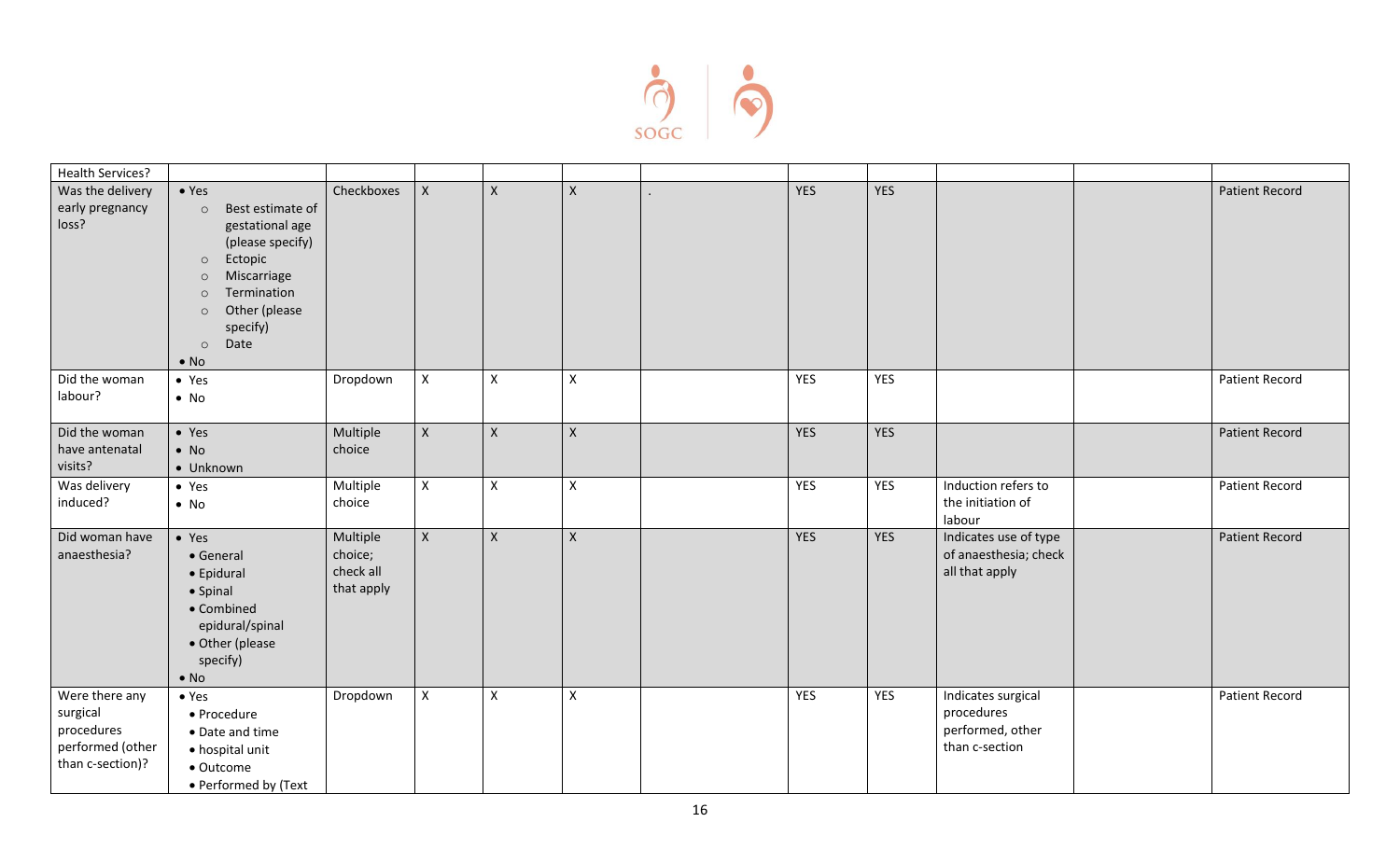

|                                                                                                                       | box)                                                                                                                                                                                                    |                    |              |                           |                         |            |     |                                                                                                                                                                                                                                                                                                                                                                                                               |                                      |
|-----------------------------------------------------------------------------------------------------------------------|---------------------------------------------------------------------------------------------------------------------------------------------------------------------------------------------------------|--------------------|--------------|---------------------------|-------------------------|------------|-----|---------------------------------------------------------------------------------------------------------------------------------------------------------------------------------------------------------------------------------------------------------------------------------------------------------------------------------------------------------------------------------------------------------------|--------------------------------------|
|                                                                                                                       | $\bullet$ No                                                                                                                                                                                            |                    |              |                           |                         |            |     |                                                                                                                                                                                                                                                                                                                                                                                                               |                                      |
| Were there any<br>maternal blood<br>product<br>transfusions?                                                          | $\bullet$ Yes<br>• Patient Blood type<br>· Blood products<br>• Date and time<br>• Number of units<br>• Reaction/Compli<br>cation (please<br>specify)<br>$\bullet$ No<br>$\bullet$ FFP<br>$\bullet$ Cryo | Multiple<br>choice | $\mathsf{X}$ | $\pmb{\times}$            | $\mathsf{X}$            | <b>YES</b> | YES | Mother received<br>whole or packed red<br>blood cells during<br>this pregnancy<br>(includes autologous<br>blood transfusion).<br>Total number of units<br>of whole or packed<br>red blood cells the<br>mother received<br>during the<br>antepartum period of<br>this pregnancy.                                                                                                                               | <b>Patient Record</b>                |
| Who was the<br>most responsible<br>birth attendant at<br>the time of birth<br>(i.e., who signed<br>the birth record)? | • Family physician<br>• OBGYN<br>· Midwife<br>• Nurse<br>• Nurse Practitioner<br>• Other (please specify)<br>• Unattended                                                                               | Multiple<br>choice | $\mathsf{X}$ | $\boldsymbol{\mathsf{x}}$ | $\pmb{\times}$          | <b>YES</b> | YES | Identify the health<br>care provider who<br>actually<br>caught/delivered<br>(had hands on) the<br>baby. Select one. This<br>field is entered by<br>midwives and<br>hospital staff so the<br>language 'caught'<br>refers to midwifery<br>and 'delivered' refers<br>to hospital settings. If<br>the person who<br>caught/delivered the<br>baby is not a health<br>care provider, select<br>'Unattended (None)'. | <b>Patient Record</b>                |
| Did any of these<br>occur?                                                                                            | $\bullet$ Yes<br>• Persistent<br>vegetative state                                                                                                                                                       | Multiple<br>choice | $\mathsf X$  | $\boldsymbol{\mathsf{X}}$ | $\overline{\mathsf{x}}$ | <b>YES</b> | YES | Select all that<br>occurred during<br>labour/delivery                                                                                                                                                                                                                                                                                                                                                         | Patient Record,<br>Death Certificate |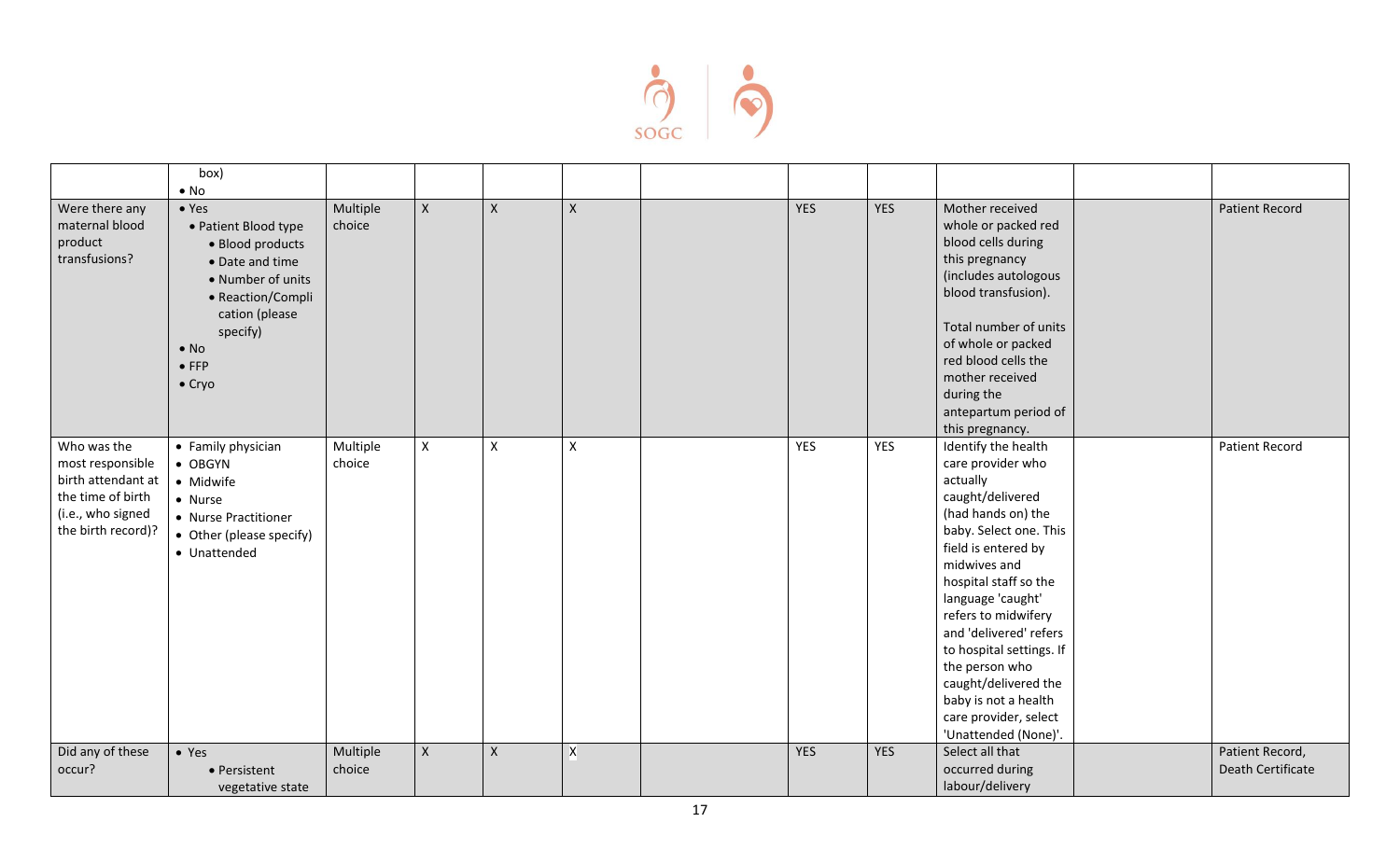

| • Cardiac arrest    |  |  |  |  |  |
|---------------------|--|--|--|--|--|
| • Cerebrovascular   |  |  |  |  |  |
| accident            |  |  |  |  |  |
| • Adult respiratory |  |  |  |  |  |
| distress            |  |  |  |  |  |
| syndrome            |  |  |  |  |  |
| · Disseminated      |  |  |  |  |  |
| intravascular       |  |  |  |  |  |
| coagulopathy        |  |  |  |  |  |
| $\bullet$ HELLP     |  |  |  |  |  |
| • Pulmonary         |  |  |  |  |  |
| edema               |  |  |  |  |  |
| • Mendleson's       |  |  |  |  |  |
| syndrome            |  |  |  |  |  |
| • Renal failure     |  |  |  |  |  |
| • Thrombotic        |  |  |  |  |  |
| event               |  |  |  |  |  |
| • Septicemia        |  |  |  |  |  |
| • Required          |  |  |  |  |  |
| ventilation         |  |  |  |  |  |
| • Other             |  |  |  |  |  |
| $\bullet$ No        |  |  |  |  |  |

| <b>INFORMATION ABOUT THIS PREGNANCY</b>      |                                                                                                                                                                                               |                              |  |  |  |  |            |            |  |  |                       |  |  |  |
|----------------------------------------------|-----------------------------------------------------------------------------------------------------------------------------------------------------------------------------------------------|------------------------------|--|--|--|--|------------|------------|--|--|-----------------------|--|--|--|
|                                              |                                                                                                                                                                                               |                              |  |  |  |  |            |            |  |  |                       |  |  |  |
|                                              | Source<br>Data field<br>Provincial<br>Wording<br><b>MM</b><br><b>SMM</b><br>Perinatal<br><b>Report Significance</b><br><b>National</b><br><b>Data Dictionary</b><br>Format<br><b>Comments</b> |                              |  |  |  |  |            |            |  |  |                       |  |  |  |
|                                              |                                                                                                                                                                                               |                              |  |  |  |  |            |            |  |  |                       |  |  |  |
| Medical record<br>number                     |                                                                                                                                                                                               | Text box                     |  |  |  |  | YES        | <b>NO</b>  |  |  | <b>Patient Record</b> |  |  |  |
| Is previous<br>obstetrical history<br>known? | $\bullet$ No<br>$\bullet$ Yes<br>• Number of                                                                                                                                                  | Text boxes<br>for<br>numbers |  |  |  |  | <b>YES</b> | <b>YES</b> |  |  | <b>Patient Record</b> |  |  |  |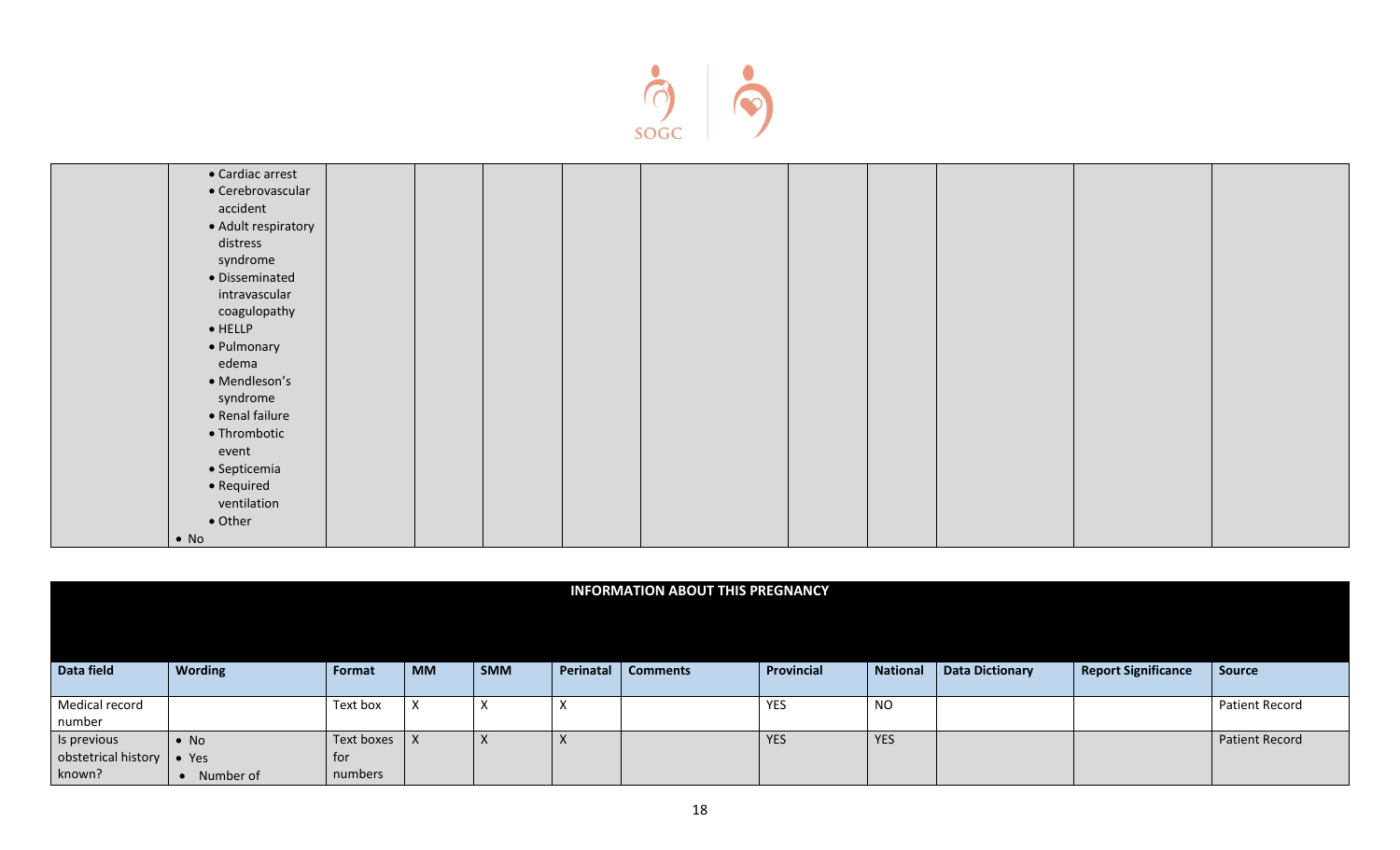

|                                                             | completed<br>pregnancies beyond<br>22 weeks<br>• Number of live<br>births<br>• Number of<br>stillbirths/late fetal<br>losses<br>• Number of previous<br>caesarean sections                                                                      |                                                             |                |              |                    |            |           |                                                                                                                   |                       |
|-------------------------------------------------------------|-------------------------------------------------------------------------------------------------------------------------------------------------------------------------------------------------------------------------------------------------|-------------------------------------------------------------|----------------|--------------|--------------------|------------|-----------|-------------------------------------------------------------------------------------------------------------------|-----------------------|
| Was this a<br>multiple<br>gestation?                        | $\bullet$ Yes<br>• Number of fetuses,<br>including this baby<br>$\bullet$ No                                                                                                                                                                    |                                                             | X              | X            | $\mathsf{X}$       | YES        | YES       | If this was a multiple<br>gestation, indicate<br>total number of<br>fetuses, including this<br>one                | <b>Patient Record</b> |
| Date of last live<br>birth                                  | • Text Box<br>• Unknown<br>$\bullet$ N/A                                                                                                                                                                                                        |                                                             | $\mathsf X$    | $\mathsf{X}$ | $\mathsf X$        | <b>YES</b> | <b>NO</b> |                                                                                                                   | <b>Patient Record</b> |
| Did patient have<br>assisted<br>reproductive<br>technology? | $\bullet$ No<br>$\bullet$ Yes<br>• Specify use of<br>fertility-enhancing<br>drugs<br>• ART type<br>$\bullet$ IVF<br>$\bullet$ IUI<br>$\bullet$ ICSI<br>• Cycle number<br>$\bullet$ # Embryos<br>transferred<br>• # Embryos growing<br>• Unknown | Multiple<br>choice<br>with<br>dropdown<br>and text<br>boxes | Χ              | $\mathsf{X}$ | $\pmb{\mathsf{X}}$ | YES        | YES       | Select type of<br>reproductive<br>technology and<br>provide information<br>about numbers of<br>cycles and embryos | <b>Patient Record</b> |
| Estimate of<br>gestation at birth                           | • Best EDC (Estimate<br>date of confinement)<br>• Unknown                                                                                                                                                                                       | Dropdown<br>menu<br>(weeks)                                 | $\mathsf{X}^-$ | $\mathsf{X}$ | $\mathsf X$        | <b>YES</b> | YES       |                                                                                                                   | <b>Patient Record</b> |
| Who was the                                                 | • OBGYN                                                                                                                                                                                                                                         | Matrixed                                                    | $\mathsf{X}$   | $\mathsf{X}$ | $\mathsf{X}$       | YES        | YES       |                                                                                                                   | <b>Patient Record</b> |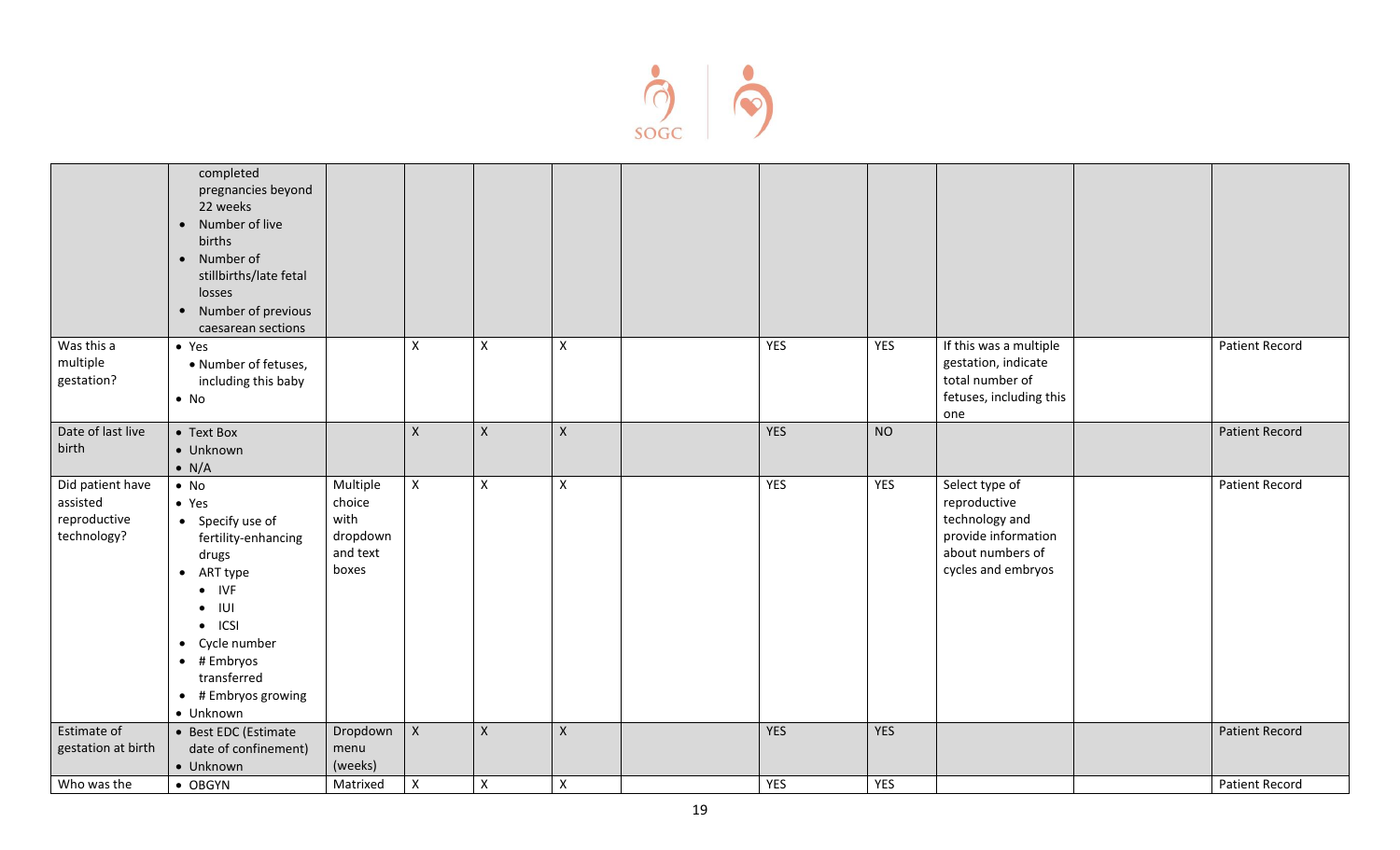

| planned primary<br>provider of care<br>during the<br>pregnancy, at<br>delivery, post-<br>partum?<br>Who was the        | • Family physician<br>• Community health<br>nurse<br>• Midwife<br>• Other (please specify)                                                                                                                                                                                                                                                                                                      | Multiple<br>choice                                                                                                     |             |              |              |                   |            |     |                                                                                                                                                                                   |                       |
|------------------------------------------------------------------------------------------------------------------------|-------------------------------------------------------------------------------------------------------------------------------------------------------------------------------------------------------------------------------------------------------------------------------------------------------------------------------------------------------------------------------------------------|------------------------------------------------------------------------------------------------------------------------|-------------|--------------|--------------|-------------------|------------|-----|-----------------------------------------------------------------------------------------------------------------------------------------------------------------------------------|-----------------------|
| Actual primary<br>provider of care<br>during the                                                                       |                                                                                                                                                                                                                                                                                                                                                                                                 |                                                                                                                        |             |              |              |                   |            |     |                                                                                                                                                                                   |                       |
| pregnancy, at                                                                                                          |                                                                                                                                                                                                                                                                                                                                                                                                 |                                                                                                                        |             |              |              |                   |            |     |                                                                                                                                                                                   |                       |
| delivery, post-<br>partum?                                                                                             |                                                                                                                                                                                                                                                                                                                                                                                                 |                                                                                                                        |             |              |              |                   |            |     |                                                                                                                                                                                   |                       |
| Were there<br>problems in this<br>pregnancy?<br>Or Post-Partum?<br>Were there<br>problems in<br>previous<br>pregnancy? | $\bullet$ No<br>$\bullet$ Yes<br>• Physical health<br>• Mental health<br>• Social<br>• Please specify<br>• Gestational age<br>when noted<br>• Unknown<br>Pregnancy problems:<br>• Thrombotic event<br>• Amniotic fluid<br>embolism<br>• Pre/Eclampsia<br>• 3 or more<br>miscarriages<br>• Preterm birth or mid<br>trimester loss<br>• Haemorrhage<br>Placenta praevia<br>• Gestational diabetes | Multiple<br>choice<br>matrix<br>with text<br>field for<br>this<br>pregnancy,<br>post-<br>partum<br>and for<br>previous | $\mathsf X$ | $\mathsf{X}$ | $\mathsf{X}$ | These are from UK | <b>YES</b> | YES | Select all maternal<br>problems and/or<br>complications<br>including those pre-<br>existing, diagnosed<br>during pregnancy or<br>active during<br>pregnancy and/or<br>post-partum | <b>Patient Record</b> |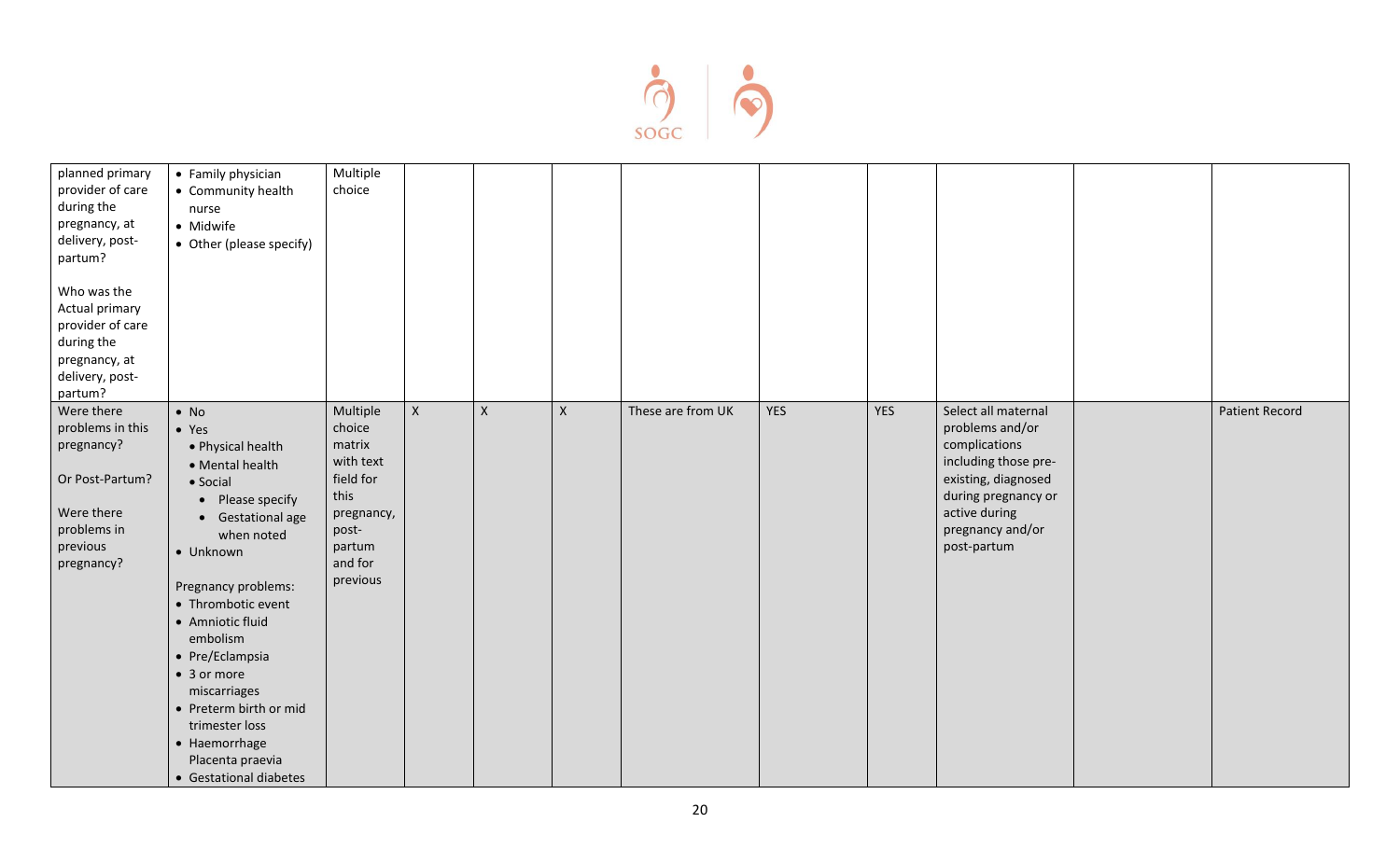

|                   | • Significant placental             |           |             |             |              |     |     |                     |                       |
|-------------------|-------------------------------------|-----------|-------------|-------------|--------------|-----|-----|---------------------|-----------------------|
|                   | abruption                           |           |             |             |              |     |     |                     |                       |
|                   | • Post-partum                       |           |             |             |              |     |     |                     |                       |
|                   | haemorrhage                         |           |             |             |              |     |     |                     |                       |
|                   | requiring transfusion               |           |             |             |              |     |     |                     |                       |
|                   | • Puerperal psychosis               |           |             |             |              |     |     |                     |                       |
|                   | • Significant post natal            |           |             |             |              |     |     |                     |                       |
|                   | depression                          |           |             |             |              |     |     |                     |                       |
|                   | • Suicide attempt                   |           |             |             |              |     |     |                     |                       |
|                   | • Neonatal death                    |           |             |             |              |     |     |                     |                       |
|                   | • Stillbirth                        |           |             |             |              |     |     |                     |                       |
|                   | • Baby with a major                 |           |             |             |              |     |     |                     |                       |
|                   | congenital                          |           |             |             |              |     |     |                     |                       |
|                   | abnormality                         |           |             |             |              |     |     |                     |                       |
|                   | • Small for gestational             |           |             |             |              |     |     |                     |                       |
|                   | age (SGA) infant                    |           |             |             |              |     |     |                     |                       |
|                   | • Large for gestational             |           |             |             |              |     |     |                     |                       |
|                   | age (LGA) infant                    |           |             |             |              |     |     |                     |                       |
|                   | • Infant requiring                  |           |             |             |              |     |     |                     |                       |
|                   | intensive care                      |           |             |             |              |     |     |                     |                       |
|                   | • Surgical procedure in             |           |             |             |              |     |     |                     |                       |
|                   | pregnancy                           |           |             |             |              |     |     |                     |                       |
|                   | • Hyperemesis requiring             |           |             |             |              |     |     |                     |                       |
|                   | admission                           |           |             |             |              |     |     |                     |                       |
|                   | • Dehydration requiring             |           |             |             |              |     |     |                     |                       |
|                   | admission                           |           |             |             |              |     |     |                     |                       |
|                   | • Ovarian                           |           |             |             |              |     |     |                     |                       |
|                   | hyperstimulation                    |           |             |             |              |     |     |                     |                       |
|                   | syndrome<br>• Severe infection e.g. |           |             |             |              |     |     |                     |                       |
|                   | pyelonephritis                      |           |             |             |              |     |     |                     |                       |
|                   | • Other (please specify):           |           |             |             |              |     |     |                     |                       |
| Was there any     | $\bullet$ No                        | Multiple  | $\mathsf X$ | $\mathsf X$ | $\mathsf{X}$ | YES | YES | Select all maternal | <b>Patient Record</b> |
| major maternal    | $\bullet$ Yes                       | choice    |             |             |              |     |     |                     |                       |
| morbidity in this | • Persistent                        | matrix    |             |             |              |     |     | morbidities during  |                       |
| pregnancy?        | vegetative state                    | with text |             |             |              |     |     | this pregnancy      |                       |
|                   |                                     |           |             |             |              |     |     |                     |                       |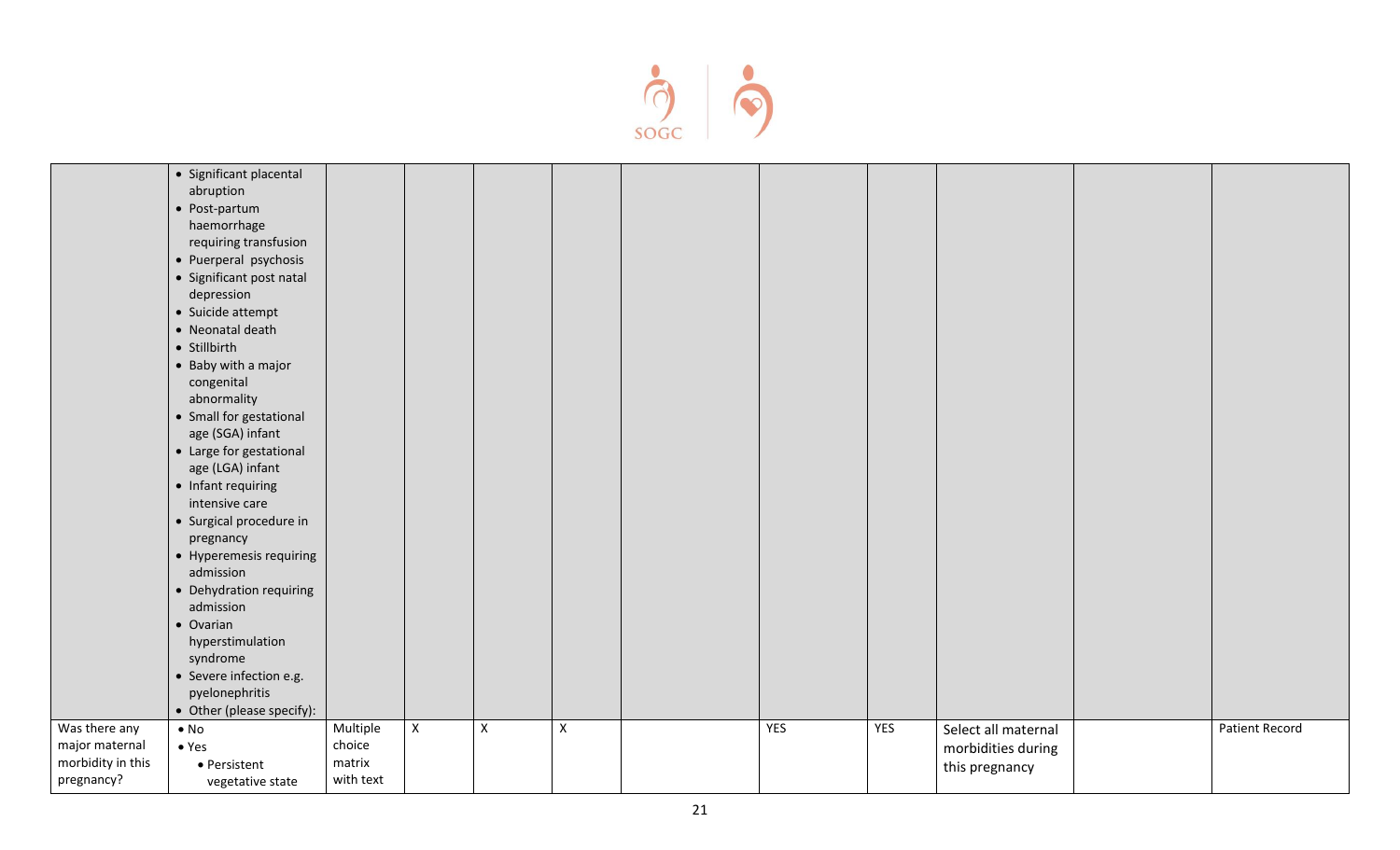

|                 | • Cardiac arrest            | field       |              |              |                           |                   |     |     |                      |                       |
|-----------------|-----------------------------|-------------|--------------|--------------|---------------------------|-------------------|-----|-----|----------------------|-----------------------|
|                 | • Cerebrovascular           |             |              |              |                           |                   |     |     |                      |                       |
|                 | accident                    |             |              |              |                           |                   |     |     |                      |                       |
|                 | • Adult respiratory         |             |              |              |                           |                   |     |     |                      |                       |
|                 | distress syndrome           |             |              |              |                           |                   |     |     |                      |                       |
|                 | · Disseminated              |             |              |              |                           |                   |     |     |                      |                       |
|                 | intravascular               |             |              |              |                           |                   |     |     |                      |                       |
|                 | coagulopathy                |             |              |              |                           |                   |     |     |                      |                       |
|                 | $\bullet$ HELLP             |             |              |              |                           |                   |     |     |                      |                       |
|                 | • Pulmonary edema           |             |              |              |                           |                   |     |     |                      |                       |
|                 | · Mendleson's               |             |              |              |                           |                   |     |     |                      |                       |
|                 | syndrome                    |             |              |              |                           |                   |     |     |                      |                       |
|                 | • Renal failure             |             |              |              |                           |                   |     |     |                      |                       |
|                 | • Thrombotic event          |             |              |              |                           |                   |     |     |                      |                       |
|                 | • Septicemia                |             |              |              |                           |                   |     |     |                      |                       |
|                 | • Required                  |             |              |              |                           |                   |     |     |                      |                       |
|                 | ventilation                 |             |              |              |                           |                   |     |     |                      |                       |
|                 | • Other (please             |             |              |              |                           |                   |     |     |                      |                       |
|                 | specify)                    |             |              |              |                           |                   |     |     |                      |                       |
| Were there pre- | $\bullet$ No                | Matrix of   | $\mathsf{X}$ | $\mathsf{X}$ | $\boldsymbol{\mathsf{X}}$ | These are from UK | YES | YES | Select all maternal  | <b>Patient Record</b> |
| existing or     | $\bullet$ Yes               | types of    |              |              |                           |                   |     |     | pre-existing or      |                       |
| antenatal       | • Essential                 | problems    |              |              |                           |                   |     |     | antenatal conditions |                       |
| conditions that | Hypertension (not           | for pre-    |              |              |                           |                   |     |     | that affected this   |                       |
| affected this   | pregnancy related)          | exiting and |              |              |                           |                   |     |     | pregnancy            |                       |
| pregnancy?      | • Renal disease             | antenatal   |              |              |                           |                   |     |     |                      |                       |
|                 |                             |             |              |              |                           |                   |     |     |                      |                       |
|                 | • Neurological<br>disorders |             |              |              |                           |                   |     |     |                      |                       |
|                 | • Endocrine                 |             |              |              |                           |                   |     |     |                      |                       |
|                 | disorders                   |             |              |              |                           |                   |     |     |                      |                       |
|                 |                             |             |              |              |                           |                   |     |     |                      |                       |
|                 | · Haematological            |             |              |              |                           |                   |     |     |                      |                       |
|                 | disorders                   |             |              |              |                           |                   |     |     |                      |                       |
|                 | · Autoimmune                |             |              |              |                           |                   |     |     |                      |                       |
|                 | diseases                    |             |              |              |                           |                   |     |     |                      |                       |
|                 | • Gastrointestinal          |             |              |              |                           |                   |     |     |                      |                       |
|                 |                             |             |              |              |                           |                   |     |     |                      |                       |
|                 | disease<br>• Cancer         |             |              |              |                           |                   |     |     |                      |                       |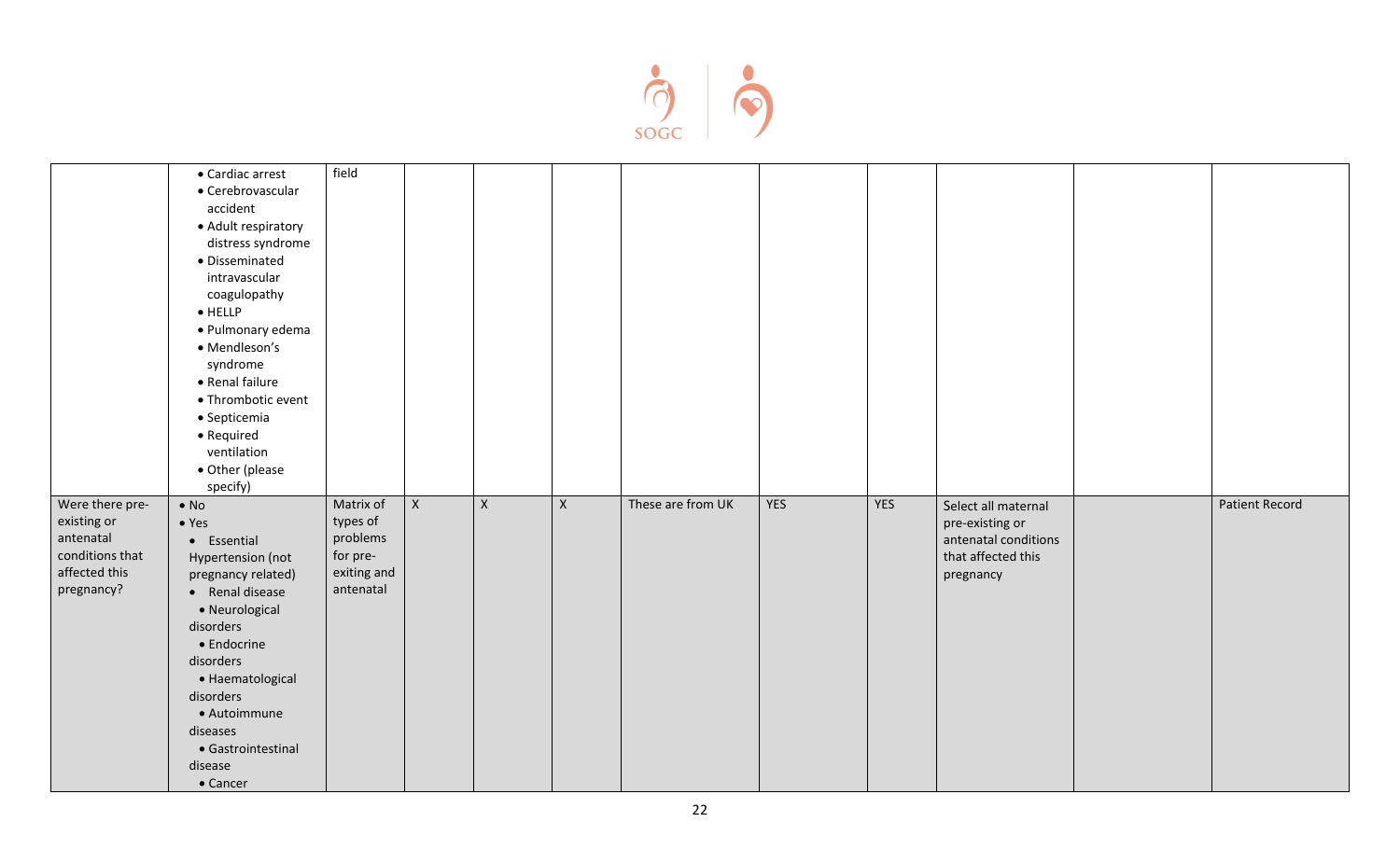

|                                                                                     | · Infectious disease<br>(e.g. HIV, TB)<br>• Psychiatric<br>disorders<br>• Social stress<br>• Emotional stress<br>• Unknown |  |  |  |  |  |
|-------------------------------------------------------------------------------------|----------------------------------------------------------------------------------------------------------------------------|--|--|--|--|--|
| Was the woman<br>discharged from<br>hospital after<br>delivery and<br>before death? | $\bullet$ Yes<br>$\bullet$ No<br>$\bullet$ Unknown<br>• Never in hospital                                                  |  |  |  |  |  |

| <b>INFANT INFORMATION</b>                                                |                                                                                                                                                                              |                    |                           |            |           |                 |            |                 |                        |                            |                                                |
|--------------------------------------------------------------------------|------------------------------------------------------------------------------------------------------------------------------------------------------------------------------|--------------------|---------------------------|------------|-----------|-----------------|------------|-----------------|------------------------|----------------------------|------------------------------------------------|
| Data field                                                               | Wording                                                                                                                                                                      | Format             | <b>MM</b>                 | <b>SMM</b> | Perinatal | <b>Comments</b> | Provincial | <b>National</b> | <b>Data Dictionary</b> | <b>Report Significance</b> | <b>Source</b>                                  |
| Record details                                                           | medical record number                                                                                                                                                        | Text box           | $\pmb{\mathsf{X}}$        | $\times$   | X         |                 | <b>YES</b> | <b>NO</b>       |                        |                            | Patient Record                                 |
| What was the<br>infant's status at<br>the time of the<br>maternal death? | • Live birth<br>• Perinatal death<br>• Perinatal injury or<br>complication<br>• Date of death<br>• Primary cause of<br>death, as stated on<br>death certificate<br>• Unknown | Multiple<br>choice | $\boldsymbol{\mathsf{X}}$ | $\times$   | $\sf X$   |                 | <b>YES</b> | YES             |                        |                            | Patient Record,<br><b>Confidential Enquiry</b> |
| Birth Weight (g)                                                         |                                                                                                                                                                              | Text box           |                           |            |           |                 |            |                 | Birth weight in grams  |                            |                                                |
| Did any other<br>major infant<br>complications<br>occur?                 | • Yes:<br>• Respiratory<br>distress syndrome<br>• Intraventricular                                                                                                           | Matrixed<br>table  | $\mathsf{X}$              | $\times$   | X         |                 | <b>YES</b> | YES             |                        |                            | <b>Patient Record</b>                          |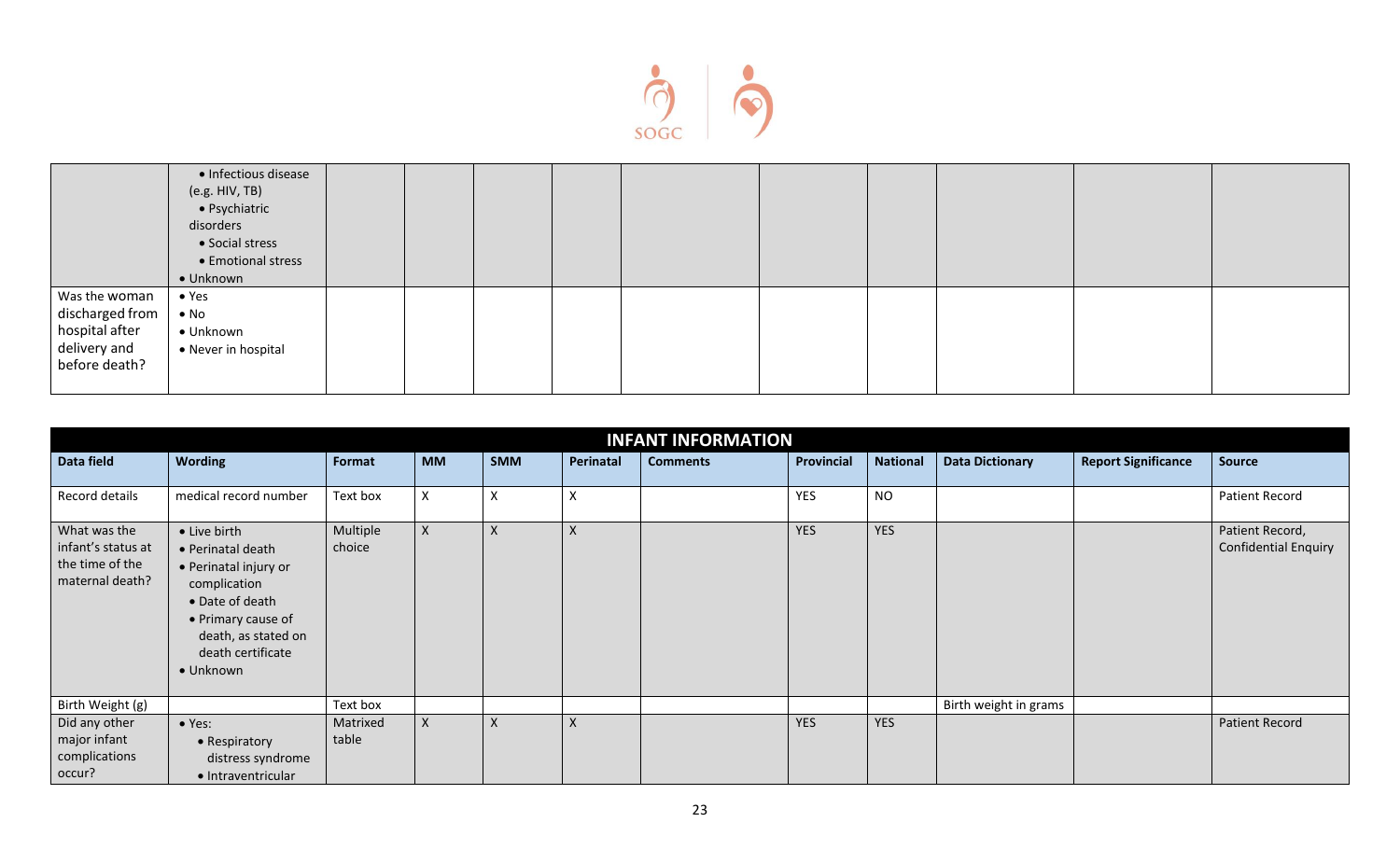

| haemorrhage          |  |  |  |  |  |
|----------------------|--|--|--|--|--|
| • Necrotising        |  |  |  |  |  |
| enterocolitis        |  |  |  |  |  |
| • Neonatal           |  |  |  |  |  |
| encephalopathy       |  |  |  |  |  |
| • Chronic lung       |  |  |  |  |  |
| disease              |  |  |  |  |  |
| • Severe jaundice    |  |  |  |  |  |
| requiring            |  |  |  |  |  |
| phototherapy         |  |  |  |  |  |
| $\bullet$ Congenital |  |  |  |  |  |
| anomaly              |  |  |  |  |  |
| • Severe infection   |  |  |  |  |  |
| e.g. septicaemia,    |  |  |  |  |  |
| meningitis           |  |  |  |  |  |
| • Exchange           |  |  |  |  |  |
| transfusion          |  |  |  |  |  |
| • Other (please      |  |  |  |  |  |
| specify)             |  |  |  |  |  |
| $\bullet$ No         |  |  |  |  |  |
| • Unknown            |  |  |  |  |  |